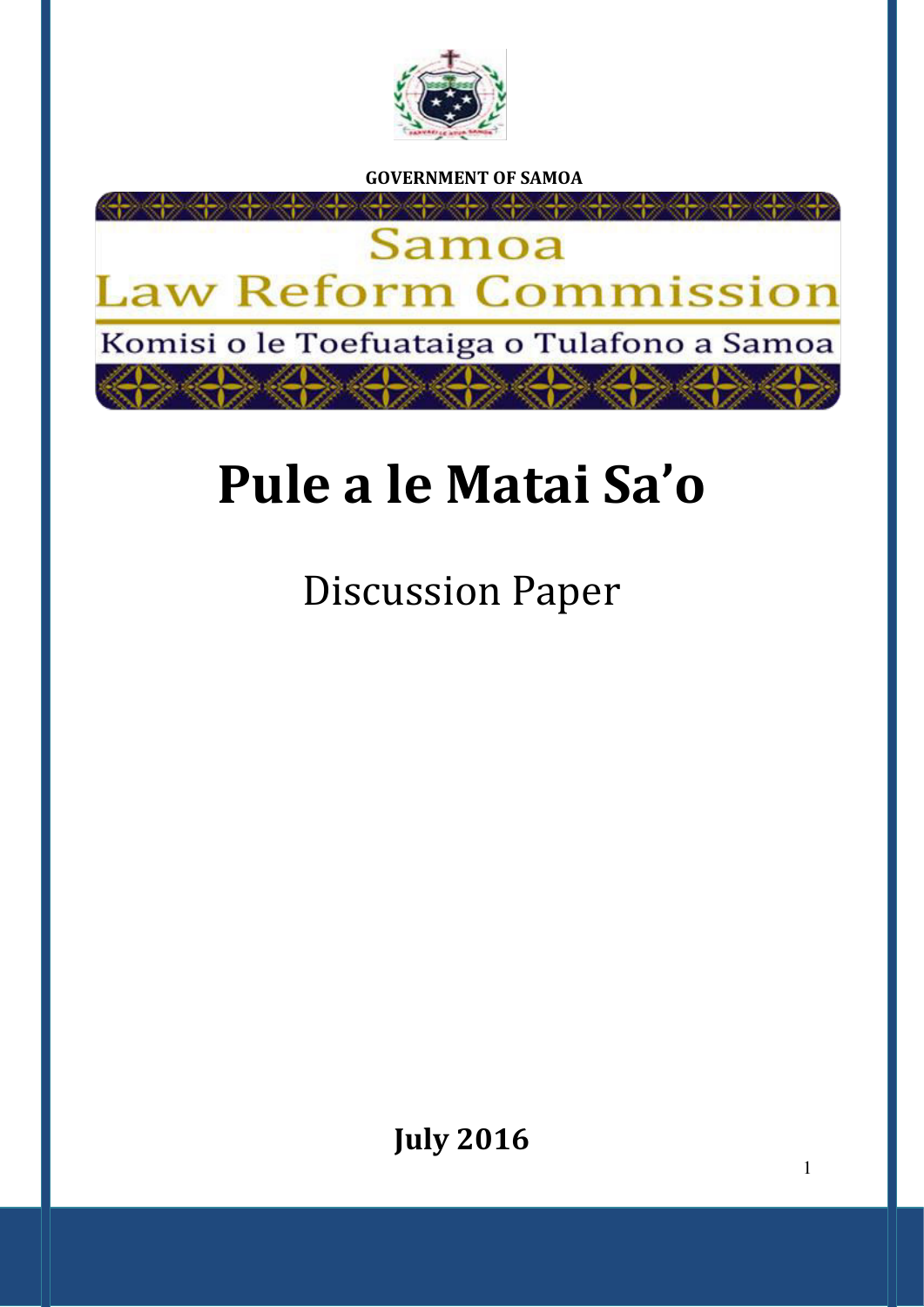## **About the Samoa Law Reform Commission**

The Samoa Law Reform Commission was established in 2008 by the Law Reform Commission Act 2008 as an independent body corporate to undertake the review, reform and development of the laws in Samoa. Its purpose is to facilitate law reform in Samoa by providing pragmatic recommendations based on high quality research, analysis and effective consultation.

The Executive Director of the Law Reform Commission is Leota Theresa Potoi

The office of the Law Reform Commission is at Level 1 FMFM II Building, Ele'ele Fou, Apia

Postal Address: PO Box 974, Apia, Samoa

Telephone: (+685) 28493/94

Email: commission@samoalawreform.gov.ws

Website[: www.samoalawreform.gov.ws](http://www.samoalawreform.gov.ws/) 

This Paper may be cited as **SLRC DP21** 

This Discussion Paper is also available on the Law Reform Commission's website: [www.samoalawreform.gov.ws](http://www.samoalawreform.gov.ws/)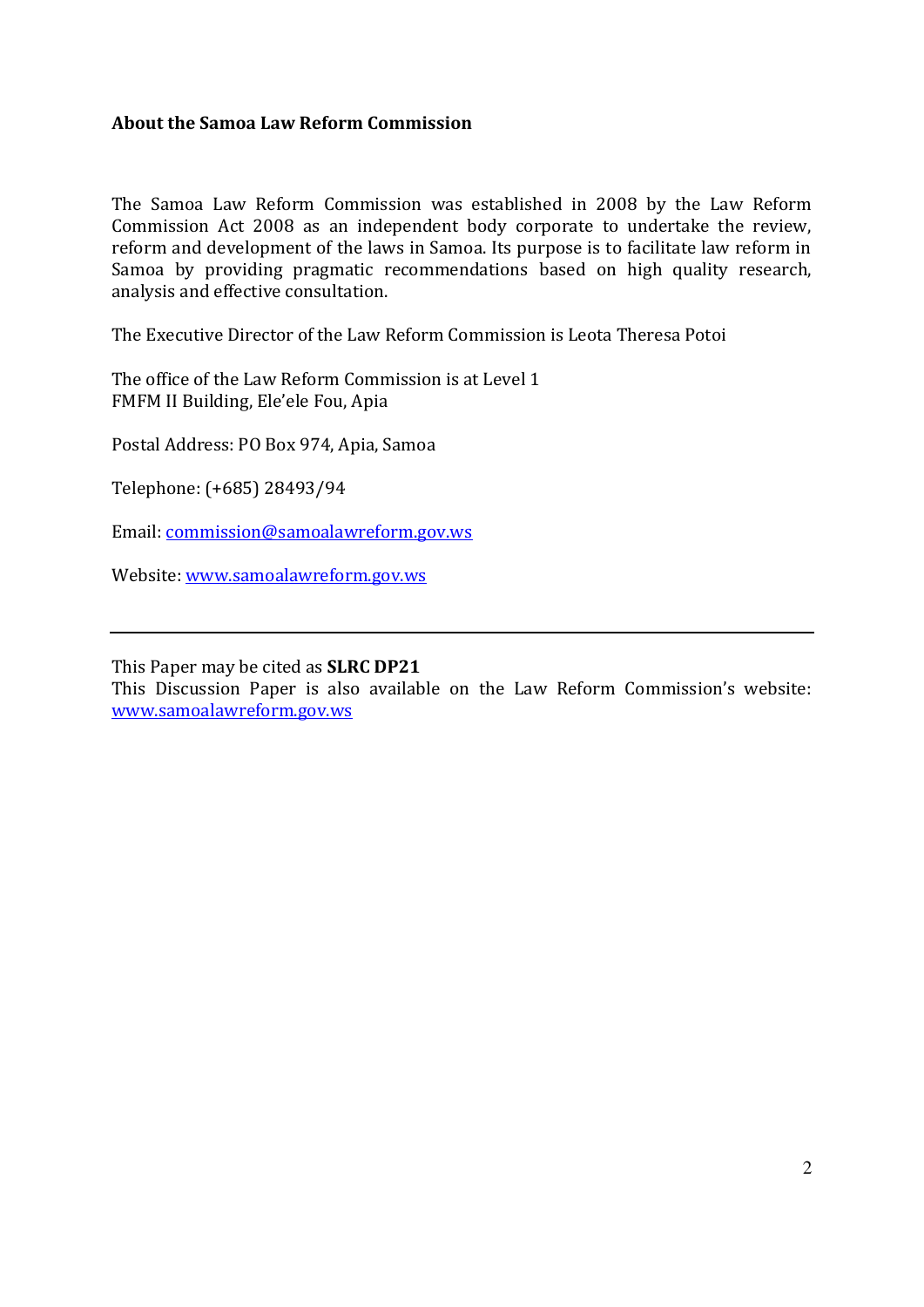#### **CALL FOR SUBMISSIONS**

Submissions or comments on this Discussion Paper should be received by the Commission no later than close of business on **2 nd December, 2016.** 

Emailed submissions should be sent to: **commission@samoalawreform.gov.ws**

Written submissions should be addressed and sent to: **Leota Theresa Potoi Executive Director Samoa Law Reform Commission Level 1, FMFM II Building Eleele Fou, Apia, Samoa** 

Oral Submissions should be voiced at our Public Consultations: **Dates, Time and Venues for public consultations will be announced on television, radio stations and newspapers for the public's information.**

The Samoa Law Reform Commission seeks your views, comments and feedback on issues arising from *Pule a le Matai Sa'o* in particular the questions set out in the last section of this Discussion Paper.

The submitters are advised to focus on any or all of the questions provided therein.

A Final Report and Recommendations to Government is expected to be completed by 2017.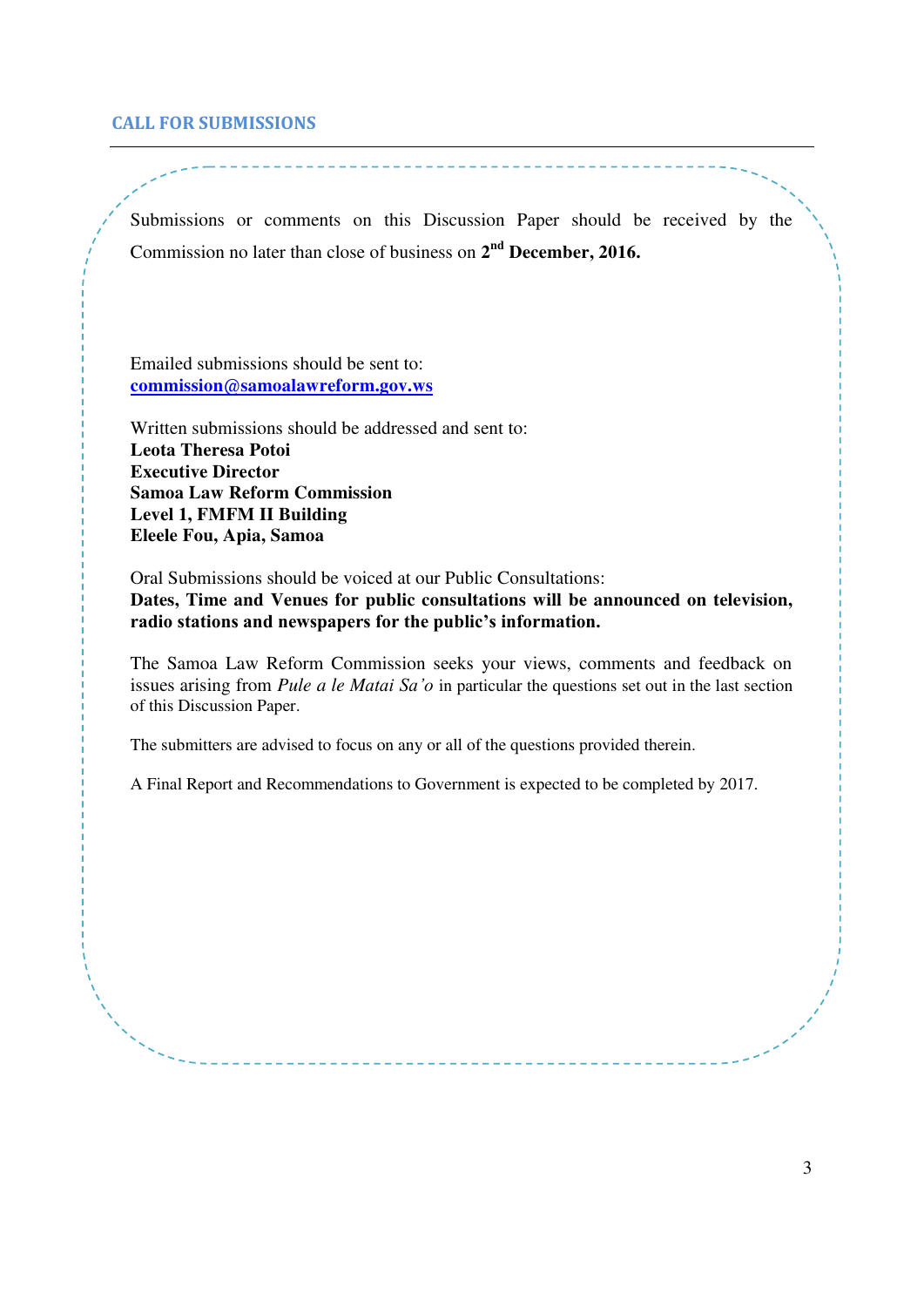# **CONTENTS**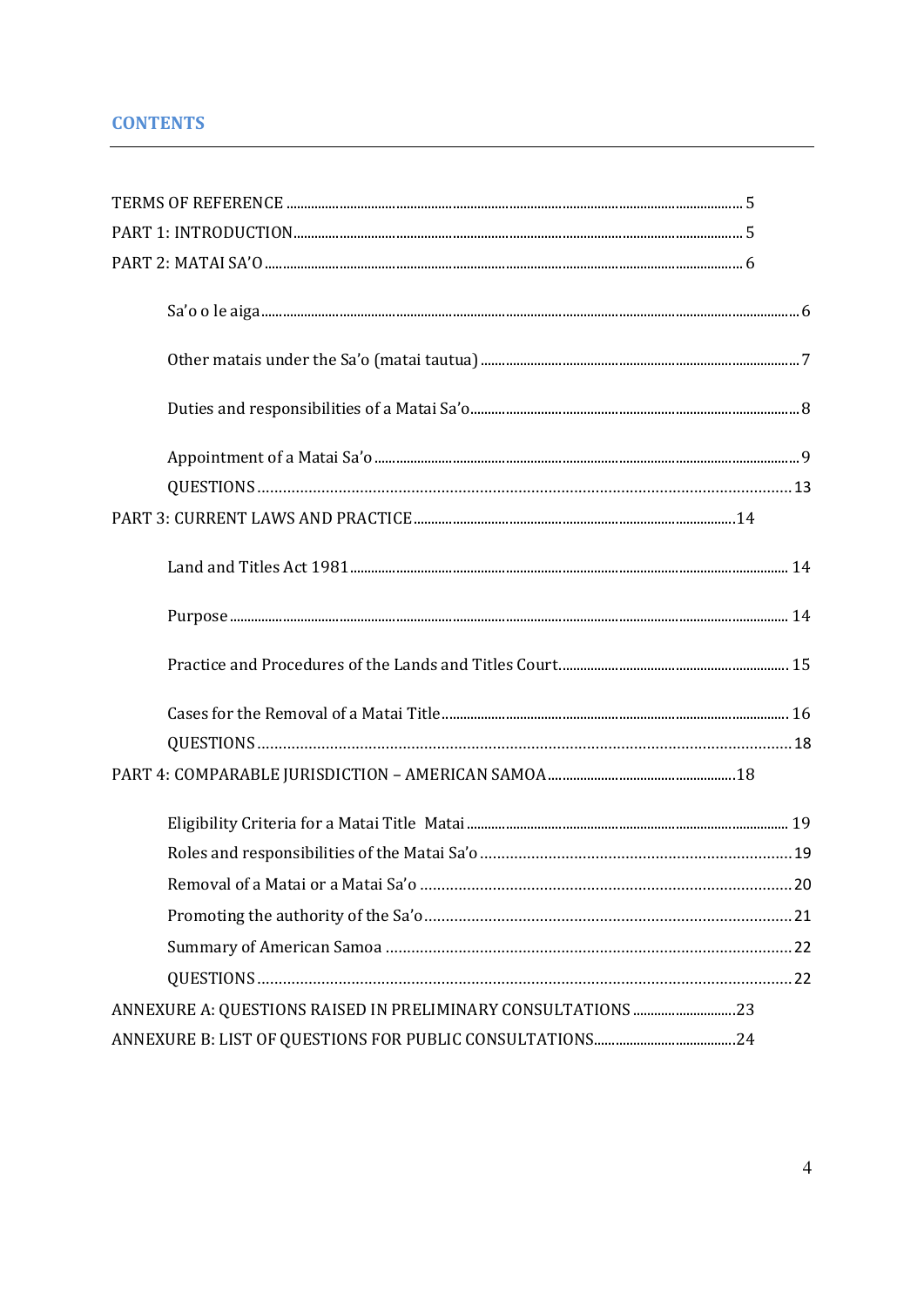#### <span id="page-4-0"></span>**TERMS OF REFERENCE**

The Samoa Law Reform Commission (**Commission**) received a reference from the Honourable Prime Minister in March 2015 to recommend measures (legislative or nonlegislative) to address any abuse of power by a *Matai Sa'o* of a family, in respect of decisions made affecting the family (for example relating to family land and bestowal of *matai* titles).

#### <span id="page-4-1"></span> **PART 1: INTRODUCTION**

<u>.</u>

- 1. As part of the law reform process, the Commission carried out preliminary research and consultations from March to May 2016 (See Annexure A for questions raised). The Commission gratefully acknowledges the assistance of the Chief Executive Officer (**CEO**) of the Ministry of Justice and Courts Administration (**MJCA**), Afioga Papalii John Taimalelagi and senior officers of the Land and Titles Court Division of MJCA, the former President of the Land and Titles Court, Afioga Tagaloa Tuala Kerslake and the former CEO of MJCA, Afioga Masinalupe Tusipa Masinalupe whom the Commission consulted at the preliminary stages of this review. Their views and comments have assisted the Commission in identifying relevant issues to be raised in this Discussion Paper.
- 2. Preliminary consultations revealed that a large number of matters brought to the Lands and Titles Court (**Cour**t) are by family members accusing a *Matai Sa'o* of some form of abuse of their power. Often allegations were made about a *Matai Sa'o* making significant decisions that affected the welfare of the family, without adequate or prior consultation with all members of the extended family or more specifically the family members making the petition to Court.<sup>1</sup> Another common

<sup>1</sup> Some examples include allegations that the *Matai Sa'o* depositing family money into his daughter's account without prior consultation with other family members; proceeded with a *umusaga o le fale o le aiga* without consulting all sides of the extended family; misusing family funds under the control of the *Matai Sa'o*; being unable to resolve family disputes; failing to carry out duties in acting as a trustee (*osi aiga*) for the *aiga potopoto*  in maintaining family assets; performing actions which brought shame upon the family. Consultations with Afioga Tagaloa. D. C. Kerslake (former President) Land and Titles Court (Ministry of Justice and Courts Administration Court Complex, 17 March 2016).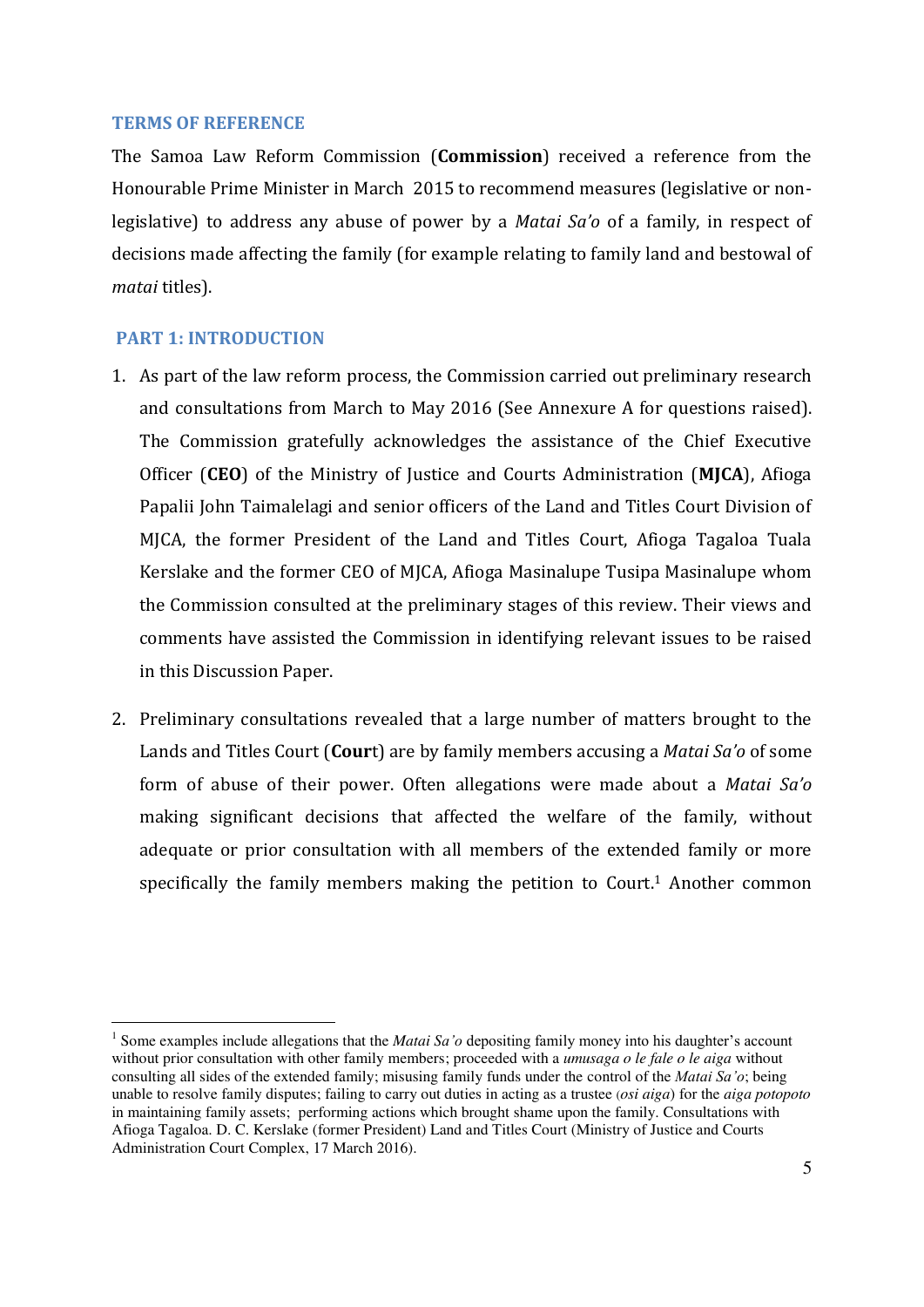scenario is where disputes arise between a *matai* living overseas, opposing decisions made by *matai* living in Samoa.<sup>2</sup>

- 3. Information obtained from MJCA revealed that in relation to cases brought before the Court, about 10% against a *Matai Saǯo* were successful in removing the *Matai Saǯo*, whilst 90% of cases were unsuccessful.3 It is unclear from preliminary consultations with MJCA the reasons behind this trend as no further information was provided to support this statistic.
- 4. The main objective of this paper is to seek submissions from the public on the questions raised in this paper (See Annexure B). Discussions are by no mean*s*  limited to what is presented in this paper. The Commission is simply providing a platform for the public to have a guiding document to assist with the expression of ideas, views and opinions concerning *Pule a le Matai Saǯo*, keeping in mind the importance of maintaining Samoa's customs and traditions*.*

# <span id="page-5-0"></span>**PART 2: MATAI SA'O**

## <span id="page-5-1"></span>*Sa'o o le aiga*

<u>.</u>

- 1. The traditional Samoan family or the *aiga* is comprised of all the persons who descended from a common ancestor who held lands in a particular village<sup>4</sup> in which the descent members of the family were believed to have been originally established by its founder.5 Apart, from the family land, the *aiga* has a series of *matai* or chiefly titles that belong exclusively to the family. Each title of the family represents a certain position and plays a certain role within the family's internal hierarchy.
- 2. *Saǯo* has several meanings such as Titular head6, Principal *Matai*7, head of a family and the principal chief or chieftains of a village<sup>8</sup>. An extended family may have

<sup>&</sup>lt;sup>2</sup> Consultations with Afioga Tagaloa. D. C. Kerslake (former President) Land and Titles Court (Ministry of Justice and Courts Administration Court Complex, 17 March 2016).

<sup>&</sup>lt;sup>3</sup> Consultations with Afioga Papalii John Taimalelagi, (CEO) and staff from Ministry of Justice and Courts Administration with Samoa Law Reform Commission, (Ministry of Justice and Courts Administration Court Complex, 23February, 2016).

<sup>&</sup>lt;sup>4</sup> J.W Davidson, *Samoa mo Samoa: The Emergence of the Independent State of Western Samoa* (1915-1973), p. 23.

<sup>&</sup>lt;sup>5</sup> Sharon W. Tiffany, "The Land and Titles Court and the Regulation of Customary Title Successions and Removals in Western Samoa" (1974) 83 *Journal of Polynesian Society*, pp. 35-36.

<sup>6</sup> Saleimoa Vaai, *Samoa Faamatai and the Rule of Law* (1999), p. 273.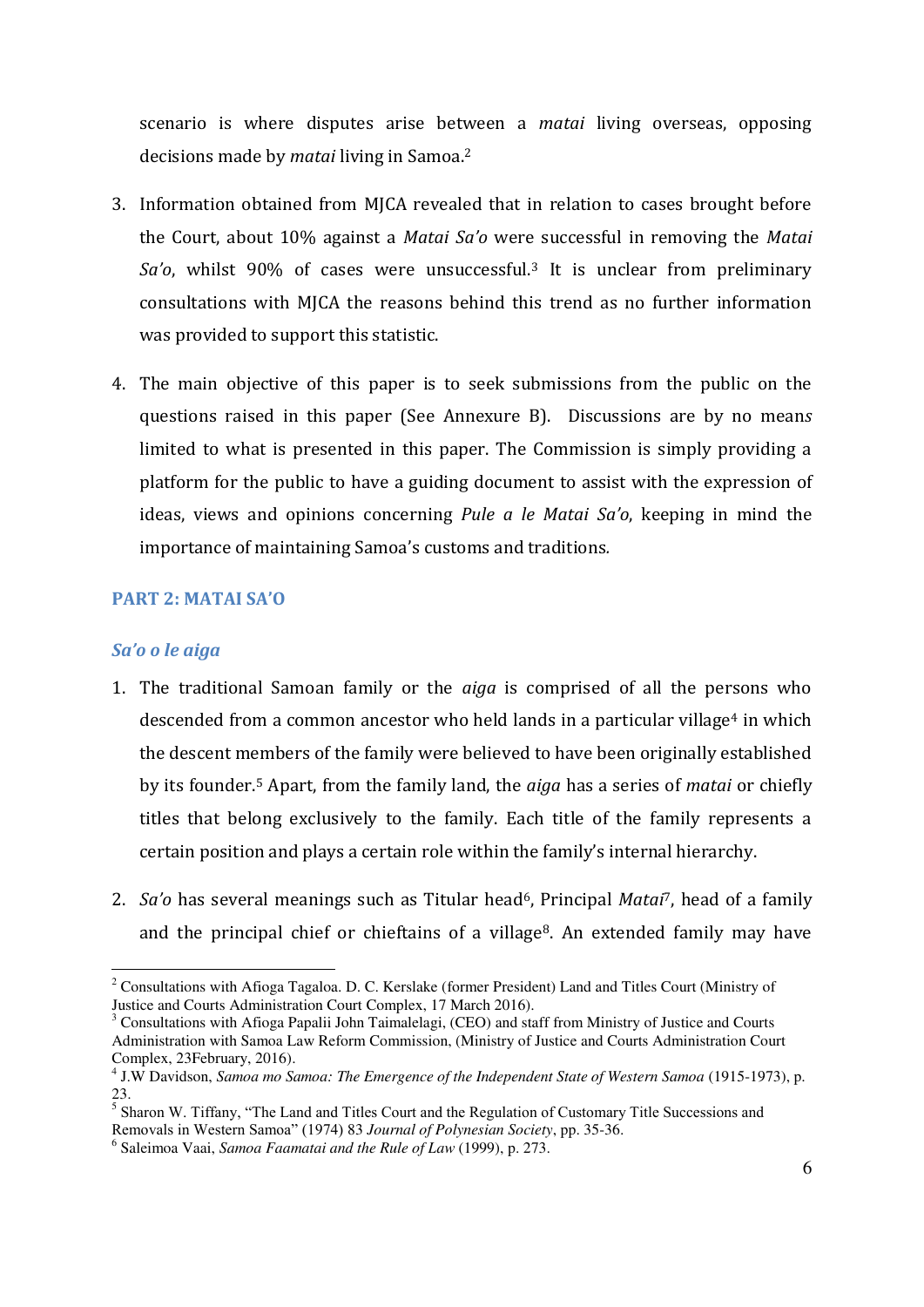several *matai* titles, but the highest ranking and the most senior title of the family will usually be, but not necessarily, the title that was held by the founder of the family or it may be the founder's name after whom the family is named.<sup>9</sup> The person who holds this title is known as the *Matai Sa'o* or *Matai Sili* of the family and is believed to be the highest ranking person of the *aiga*. This person is also usually the longest serving *matai* but may not necessarily be the oldest.10 Metaphorically speaking, a dignified behaviour in the *fa'asamoa* is called a *Sa'o*.<sup>11</sup> The head of the extended family is the *Matai Sa'o* of the family and the principal chief of the village is the *Matai Saǯo* of the village.12 The *Matai Saǯo* is expected to look after the family's interests and affairs<sup>13</sup> and is accountable to the family.<sup>14</sup> It is expected that the *Matai Sa'o* exercises his or her discretion to make a decision that is in the best interests of the family. Such decision may sometimes be viewed by members of the family that are not in agreement with the decision of a *Matai Sa'o* as an abuse or misuse of his or her authority (although this may or may not necessarily be the case).<sup>15</sup>

#### <span id="page-6-0"></span>*Other matais under the Sa'o (matai tautua)*

3. Even though the *Matai Saǯo* in the *faǯasamoa* may be at the apex of family structure and the *matai* hierarchy, there are other *matai* and chiefly titles of lesser ranking that form the family organization16. These *matai* are referred to as the *matai tautua* or serving titles of the *Matai Saǯo,* because they are expected to assist the *Matai Saǯo*

 7 Telea Kamu Tapuai Potogi, *O Tiafau o le malae o le Fa'autugatagi a Samoa: A study of the impact of lands and titles court decision on customary land and family titles* (Master of Arts in History and Politics thesis, University of the South Pacific, 2014), p. 10.

<sup>&</sup>lt;sup>8</sup> George Pratt, A Samoan Dictionary: English and Samoan, and Samoan and English; with a short grammar of

the Samoan Dialect (1862).<br><sup>9</sup> Sharon W. Tiffany, "The Land and Titles Court and the Regulation of Customary Title Successions and Removals in Western Samoa" (1974) 83 *Journal of Polynesian Society*, p. 36.

 $10$  Consultations with Masinalupe Tusipa Masinalupe with Samoa Law Reform Commission (Samoa Law Reform Commission Staff Conference Room, Level 1 FMFII Building, Eleele Fou, Apia, 26 May 2016).

<sup>&</sup>lt;sup>11</sup> Jeanette Marie Mageo, Theorizing self in Samoa: Emotions, Genders and Sexualities, p. 54.<br><sup>12</sup> Sharon W. Tiffany, "The Land and Titles Court and the Regulation of Customary Title Successions and Removals in Western Samoa" (1974) 83 *Journal of Polynesian Society*, p. 39.

<sup>&</sup>lt;sup>13</sup> Consultations with Afioga Tagaloa D. C. Kerslake (former President) Land and Titles Court (Ministry of Justice and Courts Administration Court Complex, 17 March 2016).

<sup>&</sup>lt;sup>14</sup> Consultations with Afioga Masinalupe Tusipa Masinalupe with Samoa Law Reform Commission (Samoa Law Reform Commission Staff Conference Room, Level 1 FMFII Building, Eleele Fou, Apia, 26 May 2016).

<sup>&</sup>lt;sup>15</sup> Consultations with Afioga Masinalupe Tusipa Masinalupe with Samoa Law Reform Commission (Samoa Law Reform Commission Staff Conference Room, Level 1 FMFII Building, Eleele Fou, Apia, 26 May 2016).

<sup>16</sup> Saleimoa Vaai, *Samoa Faamatai and the Rule of Law* (1999), pp. 43 and 273.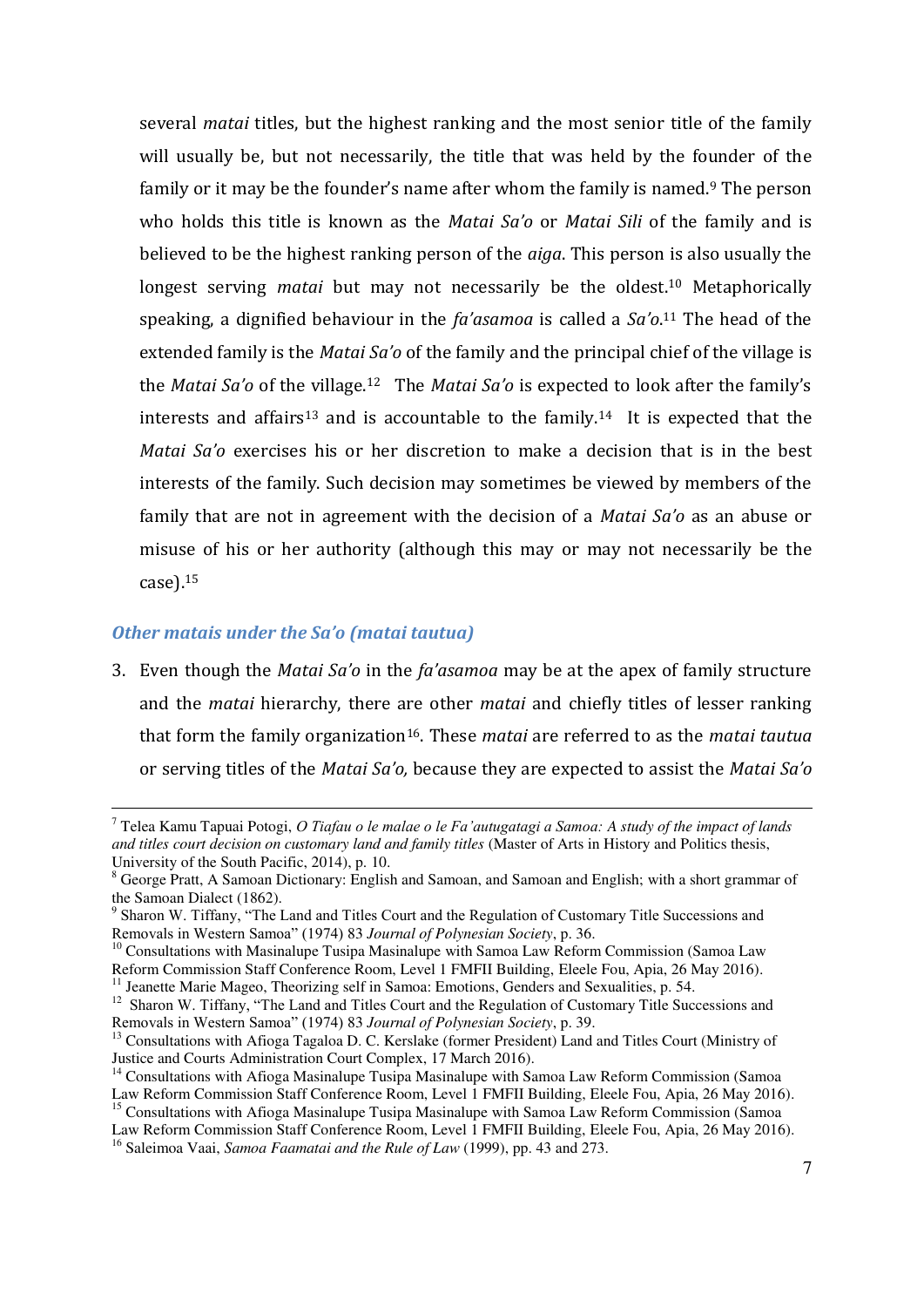in handling the affairs of the family.17 A *matai tautua* title is often viewed as recognition or a reward for rendering service to the family.

- 4. Customary *matai* bestowed to assist the *Saǯo* are as follows18:
	- a. *Tulafale:* this chief is appointed as the family's representative to speak on behalf of the *Matai Saǯo*;
	- b. *Pitovao:* this is the *matai* title which the current *Matai Saǯo* of the family will use when he or she retires from his or her post as the *Matai Sa'o*;
	- c. *Tuaigoa:* this is the chief that the *Matai Saǯo* particularly depends on within the family (usually for support and advice);
	- d. *Atuapa'usisi:* These are the talking chiefs who are known as the messengers of the extended family.

# <span id="page-7-0"></span>*Duties and responsibilities of a Matai Sa'o*

- 5. The *Matai Saǯo* of the family has a multitude of duties and responsibilities which normally include supervising the collection of the family's contribution for redistribution (especially to a family's fa'alavelave and other village obligations) and maintaining peace and order among family members and representing the family in the Village Council.19 The *Matai Saǯo* also has the *pule* or authority to oversee both the family's estates and *matai* titles (bestowal) as he or she is treated as the custodian and trustee of these important family matters.<sup>20</sup>
- 6. In relation to the bestowal of *matai* titles, it is important that the *Matai Saǯo* justifies that persons bestowed are either *suli paǯi ile suafa* or *suli tautua*. The *Matai Saǯo* may be challenged by *Suli* for bestowing titles to those who are not direct descendants of the *Matai Saǯo*. 21

<sup>-</sup><sup>17</sup>Telea Kamu Tapuai Potogi, *O Tiafau o le malae o le Fa'autugatagi a Samoa: A study of the impact of lands and titles court decision on customary land and family titles* (Master of Arts in History and Politics thesis, University of the South Pacific, 2014), p. 84.

<sup>18</sup> Mailo Pio, *Palefuiono*, Volume I (1992), p. 79.

<sup>&</sup>lt;sup>19</sup> Sharon W. Tiffany, "The Land and Titles Court and the Regulation of Customary Title Successions and Removals in Western Samoa" (1974) 83 *Journal of Polynesian Society*, p. 36.

<sup>20</sup> Saleimoa Vaai, *Samoa Faamatai and the Rule of Law* (1999), p. 43.

<sup>&</sup>lt;sup>21</sup> Consultations with Afioga Tagaloa. D. C. Kerslake (former President) Land and Titles Court (Ministry of Justice and Courts Administration Court Complex, 17 March 2016).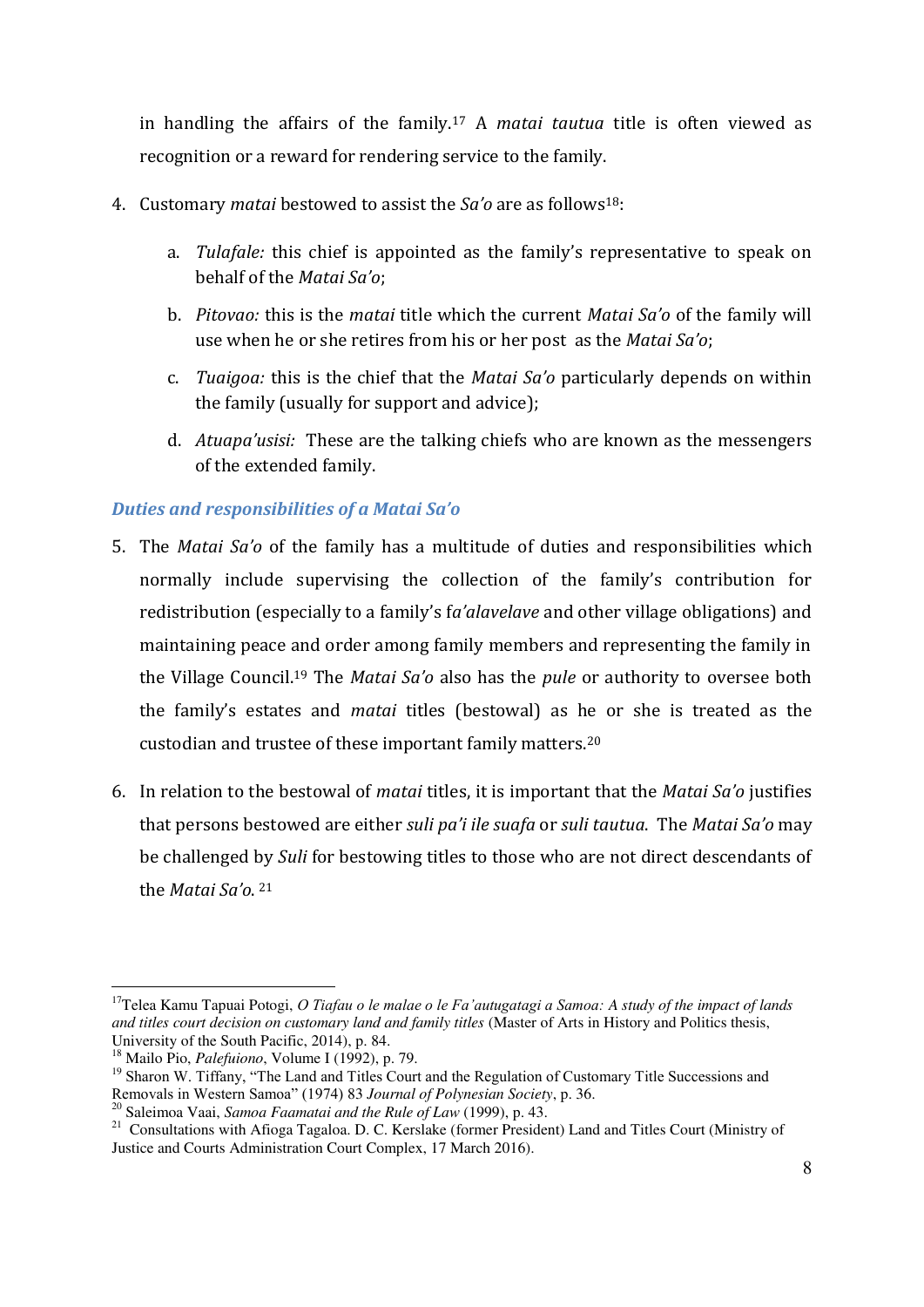- 7. A *Matai Saǯo* can and is the only person who can allocate and distribute portions of the family land for the use and benefit of individual family members, for example for cultivation or housing sites.<sup>22</sup> The *Matai Sa'o* may also order family members who disrespect the authority of the *Matai Saǯo<sup>23</sup>* or failure to render *tautua* or *service* to the *Matai Saǯo* or to the extended family, to vacate the land.24 Any decisions by the *Matai Sa'o* are expected to be made in the best interests of the family and to promote the social and economic welfare of the family.<sup>25</sup>
- 8. Where family land is used for commercial purposes, a common view expressed during preliminary consultations was that the consultation between the *aiga potopoto* and the *Matai Saǯo* is essential. This is because a *Matai Saǯo* is viewed as the *tausi mea* (care-taker) of the family, which does not necessarily equate to having absolute power over family's properties and lands and titles.<sup>26</sup>
- 9. In carrying out these various duties and responsibilities, a *Matai Sa'o* is expected to consult family members before making any significant decisions.
- 10. The practice in Samoa is similar to American Samoa, <sup>27</sup> in that the *Matai Saǯo* has *pule* to make decisions about family lands, including the assignment of family land for use by individual family members.<sup>28</sup>

# <span id="page-8-0"></span>*Appointment of a Matai Sa'o*

-

11. Given the significant role and authority played by a *Matai Saǯo* particularly in relation to family land and the bestowal of *matai* titles in the family, the

<sup>&</sup>lt;sup>22</sup> Seven Day Adventist Church of American Samoa v Maneafaiga 1993 (American Samoa), [http://www.asbhar.org.](http://www.asbhar.org/)

<sup>23</sup>Saleimoa Vaai, *Samoa Faamatai and the Rule of Law* (1999), p. 275.

<sup>24</sup> *Seven Day Adventist Church of American Samoa v Maneafaiga 1993* (American Samoa), [http://www.asbhar.org.](http://www.asbhar.org/)

<sup>&</sup>lt;sup>25</sup> Consultations with Afioga Masinalupe Tusipa Masinalupe with Samoa Law Reform Commission (Samoa Law Reform Commission Staff Conference Room, Level 1 FMFII Building, Eleele Fou, Apia, 26 May 2016).

<sup>&</sup>lt;sup>26</sup> Consultations with Afioga Papalii John Taimalelagi, (CEO) and staff from Ministry of Justice and Courts Administration with Samoa Law Reform Commission, (Ministry of Justice and Courts Administration Court Complex, 23February, 2016).

 $27$  The Customs of American Samoa is essentially the same as the customs of the people of Samoa.

<sup>28</sup> *Seventh day Adventist church of American Samoa and HTC Tuato'o Tautalatasi v Gatai Maneafaiga and Sinaalevaifoa Fanene 1993* (American Samoa),

[http://www.asbar.org/index.php?option=com\\_content&view=article&id=1291:23asr2d150&catid=72&Itemid=2](http://www.asbar.org/index.php?option=com_content&view=article&id=1291:23asr2d150&catid=72&Itemid=229) [29](http://www.asbar.org/index.php?option=com_content&view=article&id=1291:23asr2d150&catid=72&Itemid=229)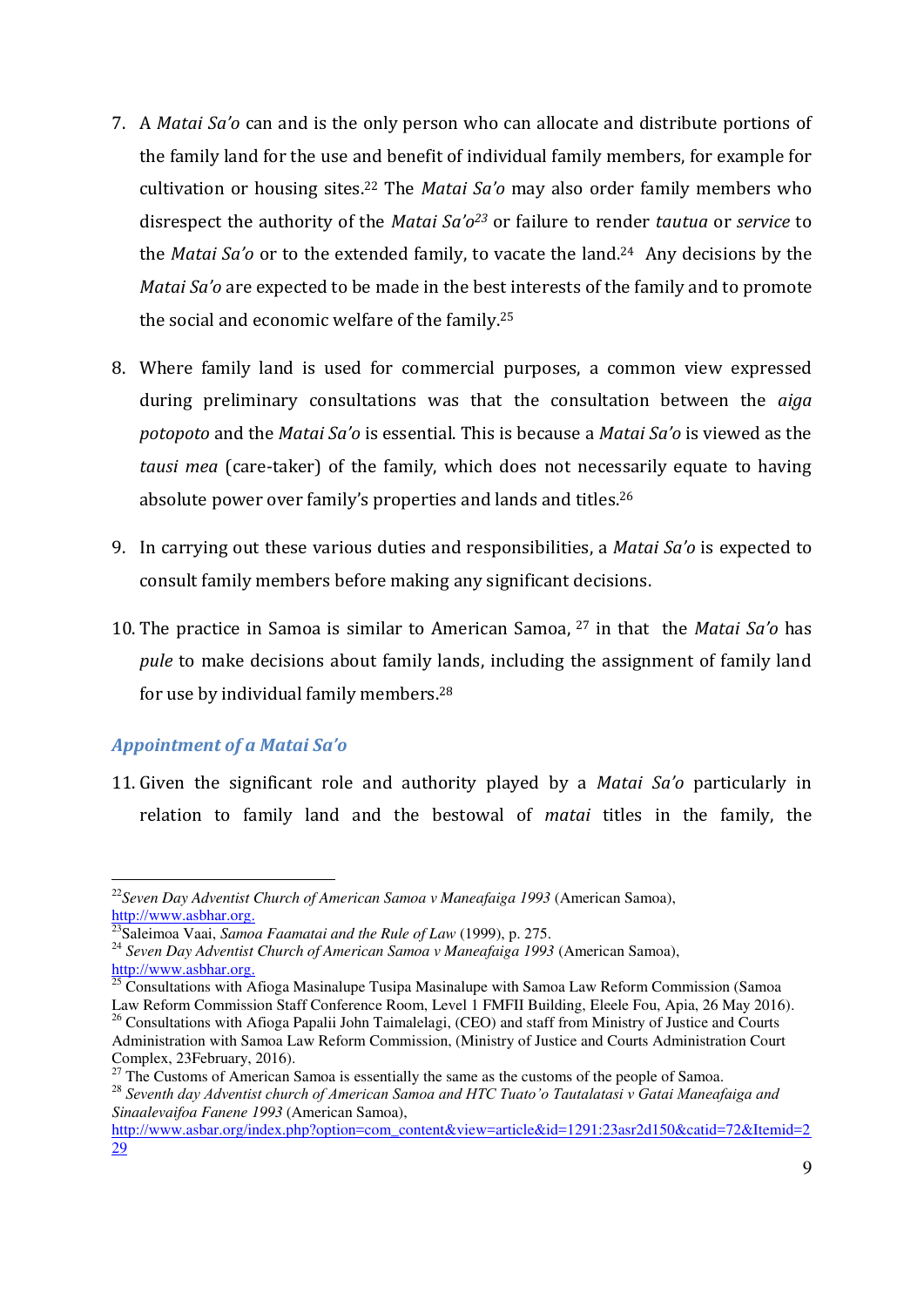appointment of a *Matai Saǯo* is a very important decision by each family, as it is considered to be the most senior ranking title of a family in the *fa'asamoa*.

- 12. A *Matai Saǯo* is selected by the *Suli* of the *Matai Saǯo* title in accordance with customs and traditions practiced by a family, a village or a community. The Commission notes from preliminary consultations that various *Suli* for example, *suli faavae29, suli moni30, suli paǯi i le suafa/ suli tautua 31* and *suli tamafai<sup>32</sup>* appear to have differing rights and obligations.
- 13. Traditionally, only members of the family who were direct descendants of the founder of the family could participate in the appointment of a *Matai Sa'o*, in terms of discussing suitable candidates.33 The appointment of a candidate to be the *Saǯo* of a family requires the full consent and approval of the *aiga potopoto* who have an interest in the *Matai Sa'o* title.<sup>34</sup>
- 14. Family members who are not direct descendants are sometimes allowed to attend family discussions concerning the appointment of a *Matai Sa'o* but are normally only allowed to observe as they are not direct descendants of the founder of the family.<sup>35</sup> These may include persons related to the family through connections of a *matai* title, spouses of family members, in-laws, and may also include those under the administration of *Matai Saǯo* title who are not part of the family.36 During the discussions for the appointment of the *Matai Sa'o*, titled members of the family are

<sup>29</sup> Children of the original *Matai Sa'o*. Consultations with Afioga Tagaloa D. C. Kerslake (former President) Land and Titles Court (Ministry of Justice and Courts Administration Court Complex, 17 March 2016).

<sup>&</sup>lt;sup>30</sup> Direct descendents of the original *Matai Sa'o*. Consultations with Afioga Tagaloa D. C. Kerslake (former President) Land and Titles Court (Ministry of Justice and Courts Administration Court Complex, 17 March 2016).

<sup>31</sup> Persons who provide service (*tautua*) to the *Matai Sa'o*. Consultations with Afioga Tagaloa D. C. Kerslake (former President) Land and Titles Court (Ministry of Justice and Courts Administration Court Complex, 17 March 2016).

<sup>&</sup>lt;sup>32</sup> Persons adopted by the *Sa'o* in a customary manner. Consultations with Afioga Tagaloa D. C. Kerslake (former President) Land and Titles Court (Ministry of Justice and Courts Administration Court Complex, 17 March 2016).

<sup>&</sup>lt;sup>33</sup> Sharon W. Tiffany, "The Land and Titles Court and the Regulation of Customary Title Successions and Removals in Western Samoa" (1974) 83 *Journal of Polynesian Society*, p. 39.

<sup>&</sup>lt;sup>34</sup> Sharon W. Tiffany, "The Land and Titles Court and the Regulation of Customary Title Successions and Removals in Western Samoa" (1974) 83 *Journal of Polynesian Society*, p. 37.

<sup>&</sup>lt;sup>35</sup> Sharon W. Tiffany, "The Land and Titles Court and the Regulation of Customary Title Successions and Removals in Western Samoa" (1974) 83 *Journal of Polynesian Society*, p. 39.

<sup>36</sup> Mailo Pio, *Palefuiono*, Volume I (1992), p. 82.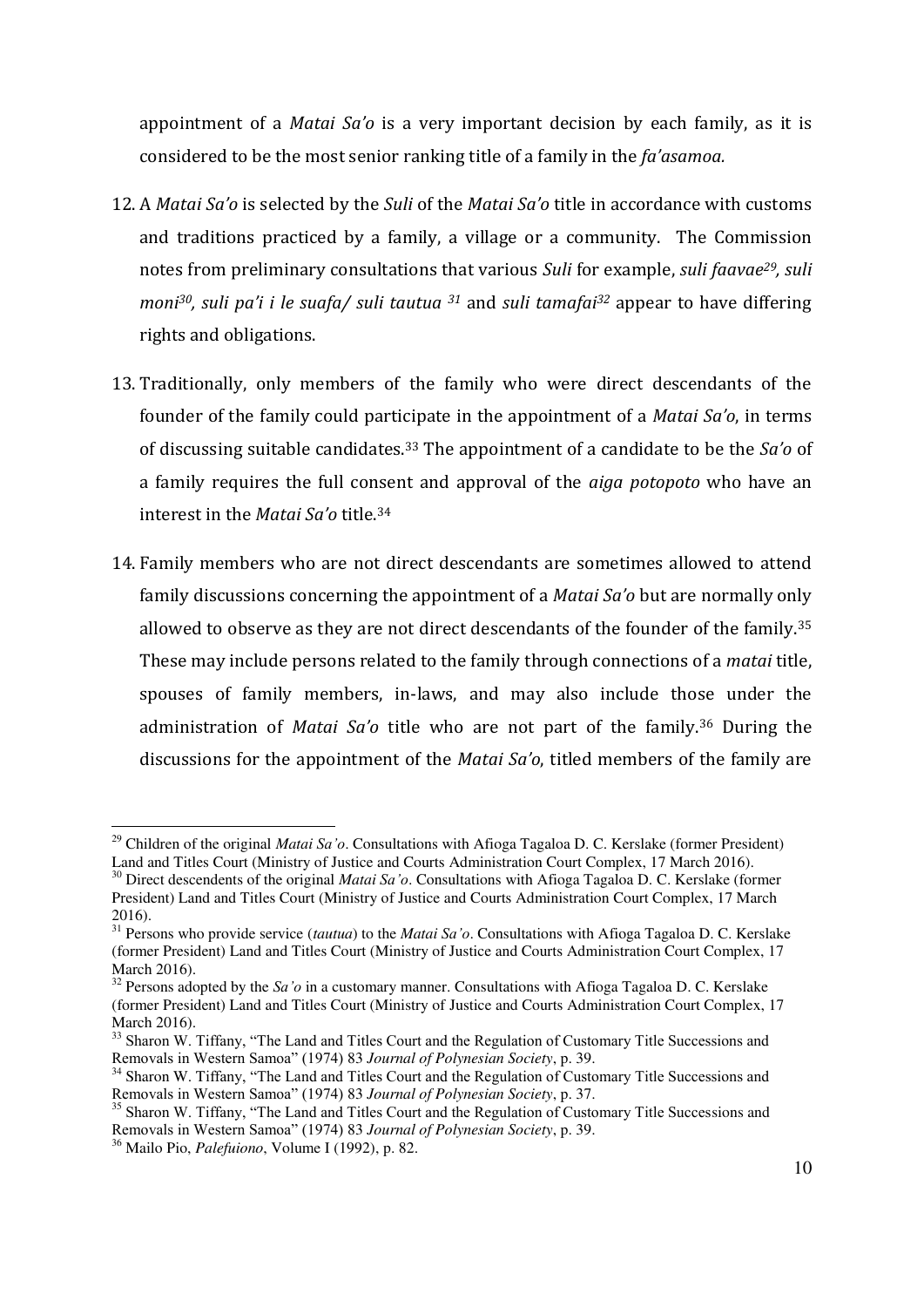normally free to express their opinions and participate more actively because they represent other untitled members of the family.<sup>37</sup>

- 15. The common process<sup>38</sup> by which a *Sa'o* is appointed includes:<sup>39</sup>
	- a. The family *fofoga fetalai* call the *matai*s of the family to come together to discuss if there is an agreement that a successor to the vacant *Matai Saǯo* title must be decided.
	- b. The *fofoga fetalai* will then inform all clans and other untitled family members to come together to a general meeting in which in-laws may also be invited to attend. Speeches are exchanged in this meeting in relation to the main agenda.
	- c. Consequently, the *fofoga fetalai* declares that at the next family meeting, each clan or branch of the family is to come prepared with their nominated candidate for the title.
	- d. On the day of the appointment, the meeting is opened up by an *ava* ceremony before each clan presents their speech in support of their candidate in the hope that they will persuade the whole family why their candidate is worthy to hold the title. The untitled men and women of the family are not permitted to speak at this meeting but they are allowed to attend as heirs of the family.
- 16. The title of the *Matai Sa'o* is usually bestowed on the candidate whom the majority of the *aiga potopoto* approve and who has prestigious hereditary rights from either his or her mother or father, is a person with wisdom and knowledge of the *faǯasamoa,* and a person who has immense knowledge of the family's history and

<u>.</u>

<sup>&</sup>lt;sup>37</sup> Sharon W. Tiffany, "The Land and Titles Court and the Regulation of Customary Title Successions and Removals in Western Samoa" (1974) 83 *Journal of Polynesian Society*, p. 39. It is important to note that untitled members of the family can also freely express their opinions, especially elderly entitled members of the family who are well versed with family matters.

<sup>&</sup>lt;sup>38</sup> It is important to note that the common process provided here is not the process used by all families in Samoa. Each family, village and district has their own procedures and ways for the appointment of a Sa'o.

<sup>39</sup>Mailo Pio, *Palefuiono*, Volume I (1992), p. 82.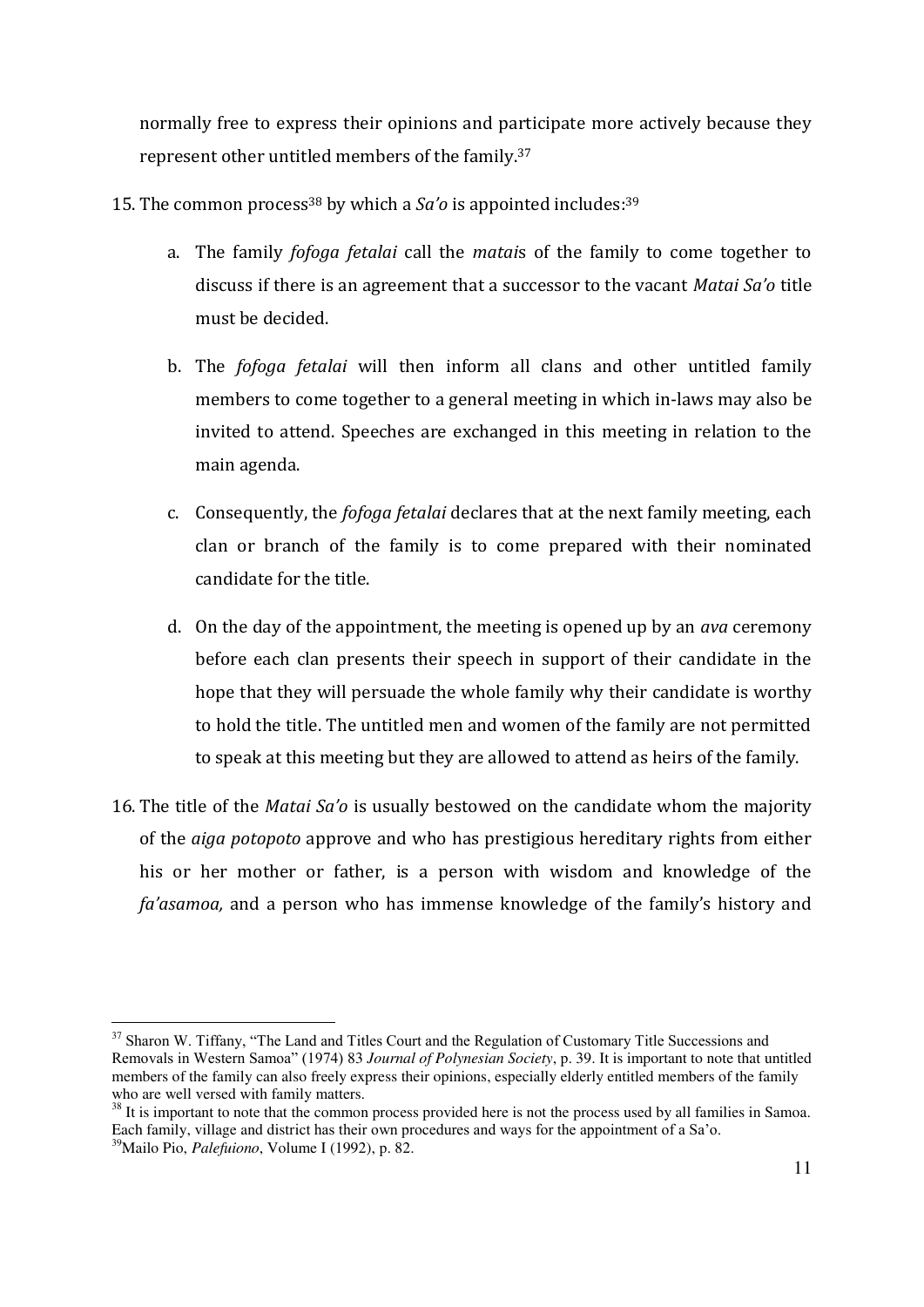who has rendered substantial service to the whole family under several title holders.<sup>40</sup>

- 17. Criteria normally used by families to assess a candidate's suitability to be appointed as the *Matai Saǯo* may differ from family to family but generally in the *faǯasamoa*, the *aiga potopoto* or family usually makes an assessment of the suitability of a candidate based on the following: 41
	- a. Consanguinity: the candidate has to be member of the family and is related by blood to the family which owns the title. There have been several cases where the family has chosen a non-member of the family, or person who is not blood related to the family which owns the title because either there was no suitable family member at the time to hold the position or, the family wished to reward a non-member for his loyalty and outstanding service or *tautua* to the family.
	- b. Service: the family looks at whether the candidate has regularly rendered services. Service refers to the candidate's personal contributions made by giving food, money and labour provided to the previous title holder, or the family or the village. A candidate who can demonstrate that he or she has rendered service on a regular basis to the family and the village will be considered favourably by the family compared to other candidates.
	- c. Personal qualities**:** The family also take into account the personal attributes or characteristics as to whether he or she is capable of taking on the responsibilities of a *Matai Sa'o*. For example, the family expects the candidate to have some knowledge of the family's history and genealogy but best of all, the ability to mend broken family relationships as well as re-unite dissident family members.
- 18. Some families appoint more than one *Matai Sa'o* in the family, which could potentially be a contributing factor to disputes within families. Furthermore, it is

<sup>40</sup> Mailo Pio, *Palefuiono*, Volume I (1992), p. 83.

<sup>&</sup>lt;sup>41</sup> Sharon W. Tiffany, "The Land and Titles Court and the Regulation of Customary Title Successions and Removals in Western Samoa" (1974) 83 *Journal of Polynesian Society,* pp. 42-44.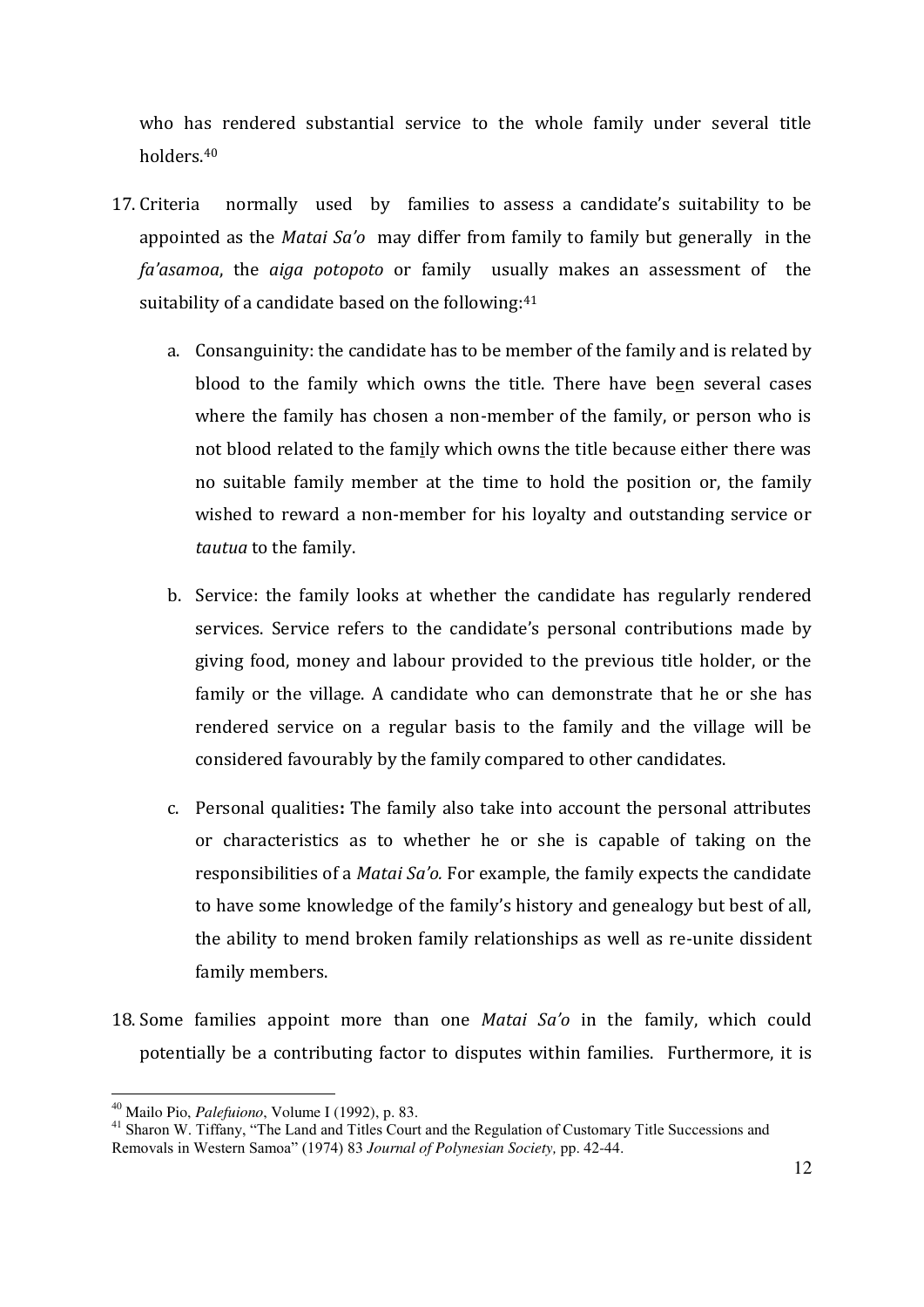not clear what happens when the *Matai Sa'o* are not in agreement as to a significant decision affecting the welfare of the family and how consensus is reached.

## <span id="page-12-0"></span>**QUESTIONS**

- 1. Are there any further duties and responsibilities of a *Matai Sa'o* in the *fa'asamoa* that have not been captured above? (noting that families differ) Which if any, duties and responsibilities should expressly be set out in law?
- 2. When there is more than one *Sa'o* in a family, how can consensus be achieved? Should the Sa'o with the longest tenure make the final decision? Should there only be one Sa'o appointed? How can disputes amongst multiple *Matai Saǯo* be minimised? Should these be set out in legislation?
- 3. Where more than one person is bestowed with the same *matai title* (for example when 50+ get bestowed a title), how does this contribute to disputes within families? What, if any, areas should be considered for legislation to minimise to disputes?
- 4. What are the main disputes between *Matai Saǯo* and *Suli and* how can these be resolved?
- 5. In what situations should the *aiga potopoto* replace/remove a *Matai Saǯo*? What are some examples where a *Matai Sa'o* has not acted in the best interest of the family?
- 6. In the faasamoa does the Village *Fono* have the authority to intervene in the removal of a *Saǯo* or disqualify a person as a *matai Saǯo* of an *aiga*? If yes, would the creation of bylaws (for example, relating to the appointment or functions of a *Sa'o*) specific to each village help reduce the abuse of power of a *Matai Sa'o*?
- 7. Are there any further important aspects of a *matai tautua* in the *faǯasamoa* that have not been captured above? In what circumstances can a *matai tautua* be appointed as a *Matai Saǯo*?
- 8. Who should participate in the selection and appointment of a *Matai Sa'o*? Should there be criteria for persons who can participate in the selection and if so what? Should these criteria be legislated?
- 9. What key criteria should a *Matai Saǯo* meet in order to be considered for the position of *Matai Saǯo* in the family? Should some or all criteria be legislated?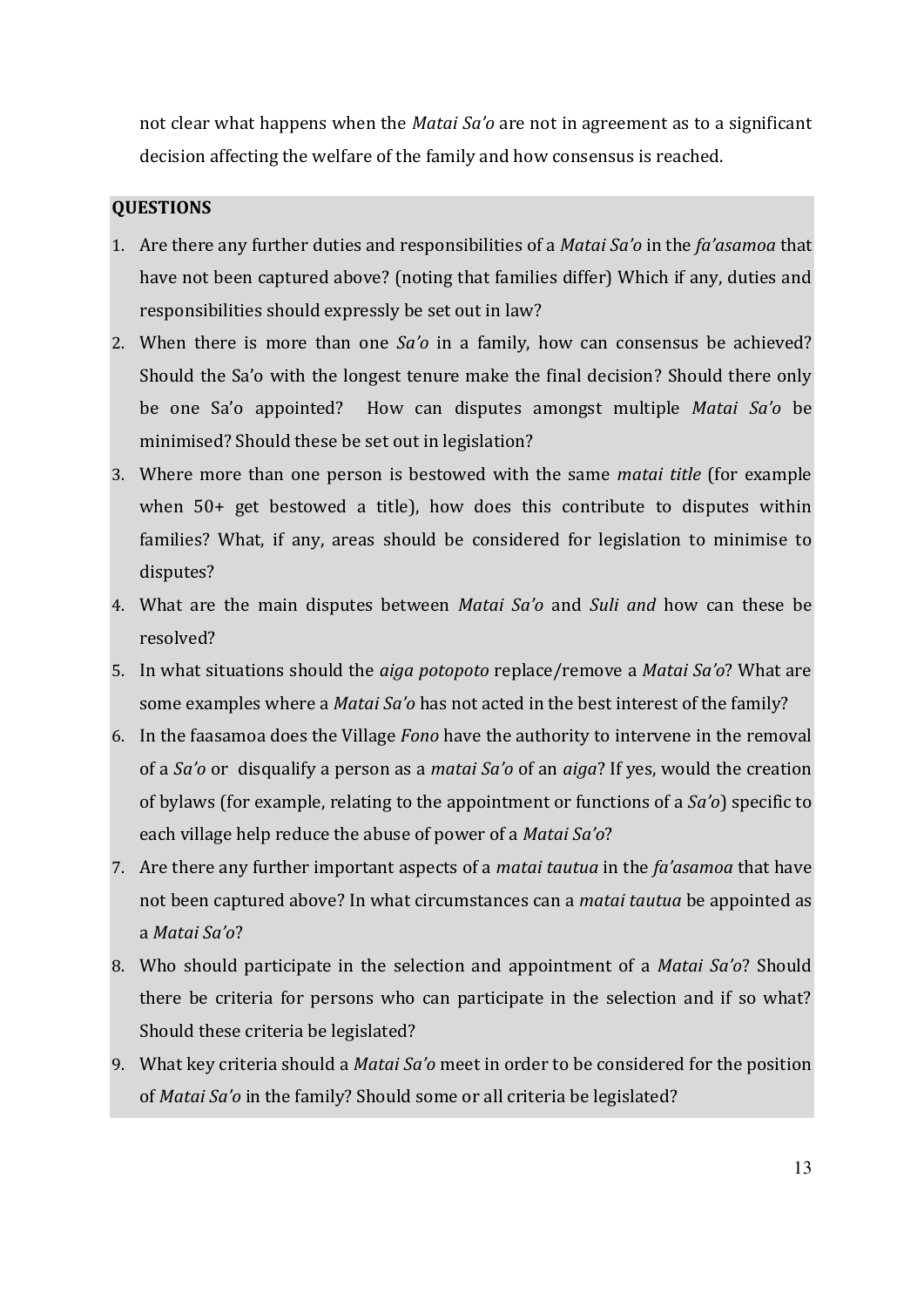10. What are the duties and obligations of a *suli* and which if any duties should expressly be set out in law?

# <span id="page-13-0"></span>**PART 3: CURRENT LAWS AND PRACTICE**

# <span id="page-13-1"></span>*Land and Titles Act 1981*

# <span id="page-13-2"></span>*Purpose*

- 1. The *Land and Titles Act 1981* (**the Act**) was passed by Parliament in 1981. The Act is said to consolidate and amend the law relating to customary land and titles, and the laws of the Land and Titles Court. The purpose is to codify the customary law of Samoa in order to regulate disputes among Samoans in relation to customary land and titles.
- 2. The Court is responsible for hearing cases<sup> $42$ </sup> which relate to matters involving: Samoan names and titles and making such orders or declarations necessary to preserve or define such names and titles, and such rights and obligations resulting from such names and titles; or any other claims or disputes between Samoans relating to customary land.
- 3. The Court applies the *faǯasamoa* wisdom (*tofa mamao ma le faǯautautaga loloto*). It is however important to bear in mind that *fa'asamoa* may vary among each family, community or village. For example, two neighbouring villages may not necessarily practice the exact same custom in resolving family disputes. Other areas where there may be different customary practices include such things as, the different roles played by the *Suli* depending on the different types of *Suli*.

# *Reconciliation*

-

4. Parties are required to make a genuine effort to resolve the dispute before starting a case by participating in Samoan conciliation.<sup>43</sup> Furthermore the Registrar may conduct Samoan conciliation in relation to any dispute with a view to resolving that dispute (at

<sup>42</sup> *Land and Titles Act 1981* (Samoa) s 34.

<sup>43</sup> *Land and Titles Act 1981* (Samoa) s 34A.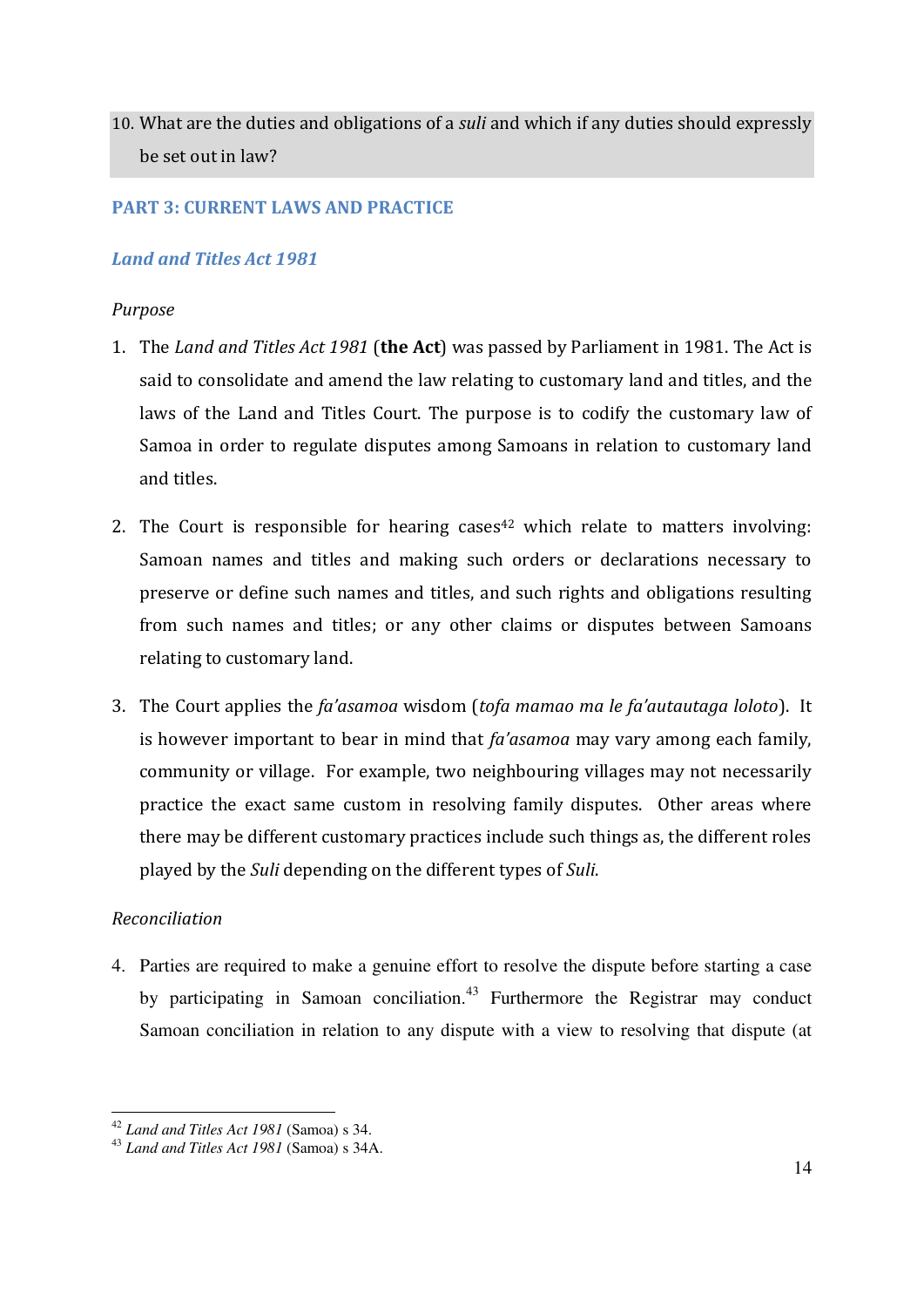any stage of the proceedings or prior to a petition being filed). $44$  The Act also provides that the Court should not hear a matter if disputing parties have not undertaken Samoan conciliation, and could also refer the parties to a mediator that must be completed within a period of 45 days<sup>45</sup> (with or without the consent of the parties), or advise the parties to use a dispute resolution process.<sup>46</sup>

5. The Commission notes that the importance of reconciliation between a *Matai Saǯo* and members of the family before resorting to the Court was strongly emphasised in preliminary consultations as an important part of the *fa'asamoa*.<sup>47</sup> Furthermore, it was suggested that alternative dispute resolution (**ADR**) methods, such as mediation, negotiation and conciliation (*soalaupule*) should be fully exhausted before going to the Court.

#### <span id="page-14-0"></span>*Practice and Procedures of the Lands and Titles Court*

- 6. The Act provides that rules can be made for the purpose of regulating the practice and procedure of the Court.<sup>48</sup> It also provides that if no rules of the Court are made, the Supreme Court Rules are applied to determine the practice and procedure of the Court unless it is inconsistent with or inapplicable to the Act.<sup>49</sup> Furthermore, where practice or procedure is not provided for, or where the strict compliance with any rule of practice or procedure may be inequitable or inconvenient, the Court may act in a manner most consistent with Samoan custom and usage and natural justice and convenience.<sup>50</sup>
- 7. The Commission notes that no rules have yet been made to determine the practice and procedure of the Court*.* Furthermore, a special Commission of Inquiry to investigate the performance of the Court Judges is currently ongoing. The Inquiry is expected to look into:
	- a. the rule and procedures of the Court

<u>.</u>

<sup>44</sup> *Land and Titles Act 1981* (Samoa) s 34B.

<sup>45</sup> *Land and Titles Act 1981* (Samoa) s 34C.

<sup>46</sup> *Land and Titles Act 1981* (Samoa) s 34D.

<sup>&</sup>lt;sup>47</sup> Consultations with Afioga Papalii John Taimalelagi, (CEO) and staff from Ministry of Justice and Courts Administration with Samoa Law Reform Commission, (Ministry of Justice and Courts Administration Court Complex, 23February, 2016).

<sup>48</sup> *Land and Titles Act 1981* (Samoa) s 47(1). Rules are made by the Head of State, acting on the advice of Cabinet and concurrence of the Judicial Service Commission.

<sup>49</sup> *Land and Titles Act 1981* (Samoa) s 47(3).

<sup>50</sup> *Land and Titles Act 1981* (Samoa) s 47(5).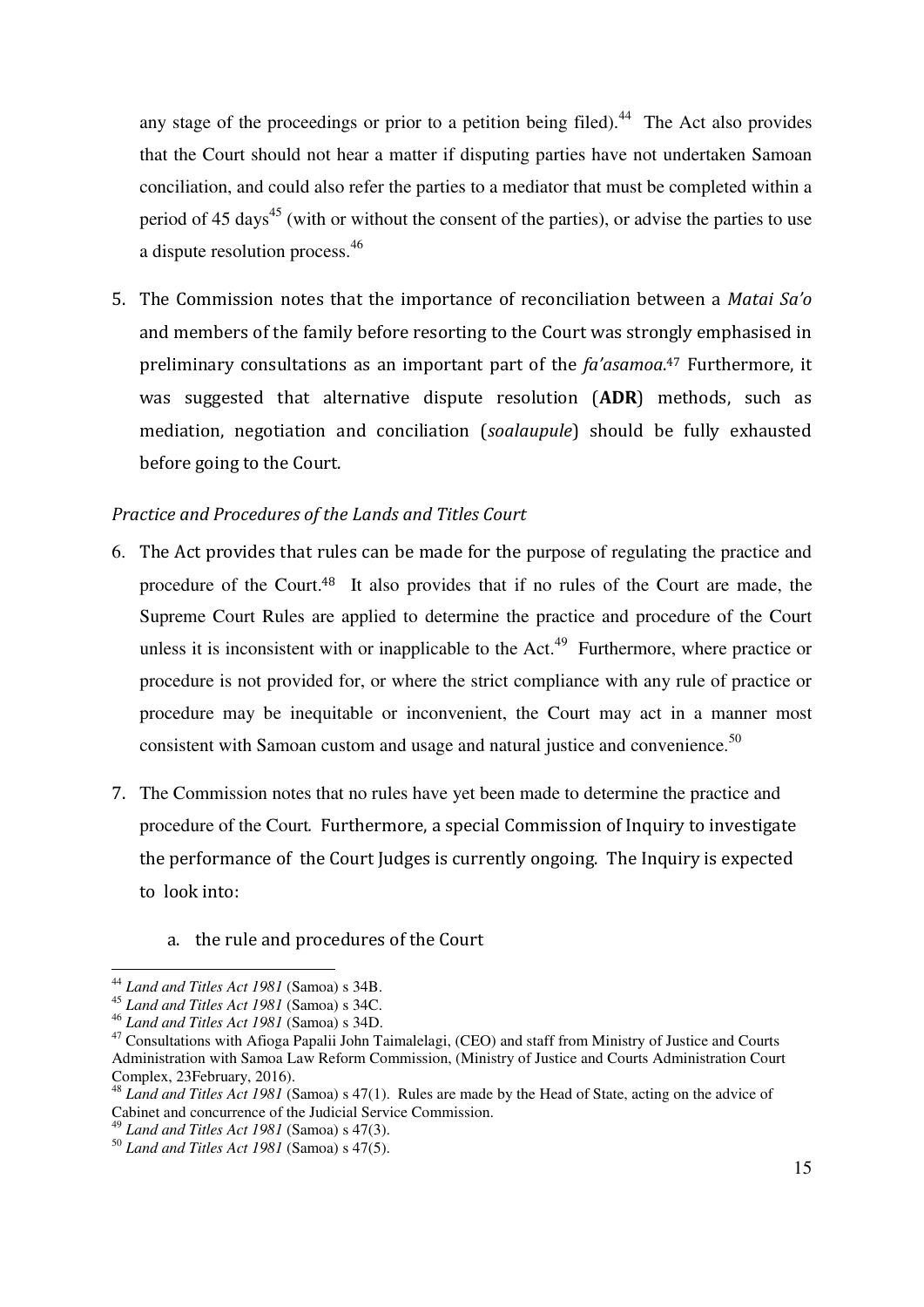- b. the appointments of LTC Judges; and
- c. scrutiny of the LTC Judges performance.
- 8. A report is expected to be tabled in Parliament in October 2016 and the Ministry of Justice is expected to respond to the findings in November to be discussed in the December sitting of Parliament.51 The Commission considers that the outcome of this Inquiry will be relevant to this issue.

# *Qualifications of a Matai*

9. The Act sets out qualifications of a *matai* providing that a person is not qualified to hold a *matai* title unless he or she is at least 25 years of age<sup>52</sup> and prepared to carry out the obligations of his or her matai title including properly serving his or her family, village and community according to Samoan custom and usage.<sup>53</sup>

# *Removal of Matai Title*

10. The Act also provides for the removal of a *matai* title, as follows:

*Section 20B. Removal of matai title – The Court on petition by a Sa'o or a Suli may remove a matai title where the holder of that title:* 

- *a. has acted in a manner that brings disrepute to the family, village or community of the matai; or*
- *b. otherwise has failed to properly perform the duties of a matai; or*
- *c. has been convicted of a serious crime that is punishable by imprisonment for life.*

# <span id="page-15-0"></span>*Cases for the Removal of a Matai Title*

11. One of the cases in which a *Matai Sa'o* was successfully removed concerned a petition by *Suli* in one of the villages to remove the *Matai Saǯo* claiming she had misused her authority as *Matai Saǯo* to gain personal wealth, without consulting the extended family.54 Members of the family complained to the Court that the *Matai Saǯo* had refused to meet and make peace with the *aiga potopot*o regarding land

<sup>51</sup> Palemene Samoa Lomiga 22, Iuni 2016

<sup>52</sup> *Land and Titles Act 1981* (Samoa) s 20A(2) provides an exception to the minimum 25 year age requirement. Here the Court may in accordance with Samoan customs and usage upon petition by a Sa'o or a Suli, permit a person who is not yet 25 but is at least 21 years old be a matai title holder.

<sup>53</sup> *Land and Titles Act 1981* (Samoa) s 20A (1)(b).

<sup>54</sup> LC 6929 P12-P13, October 2015.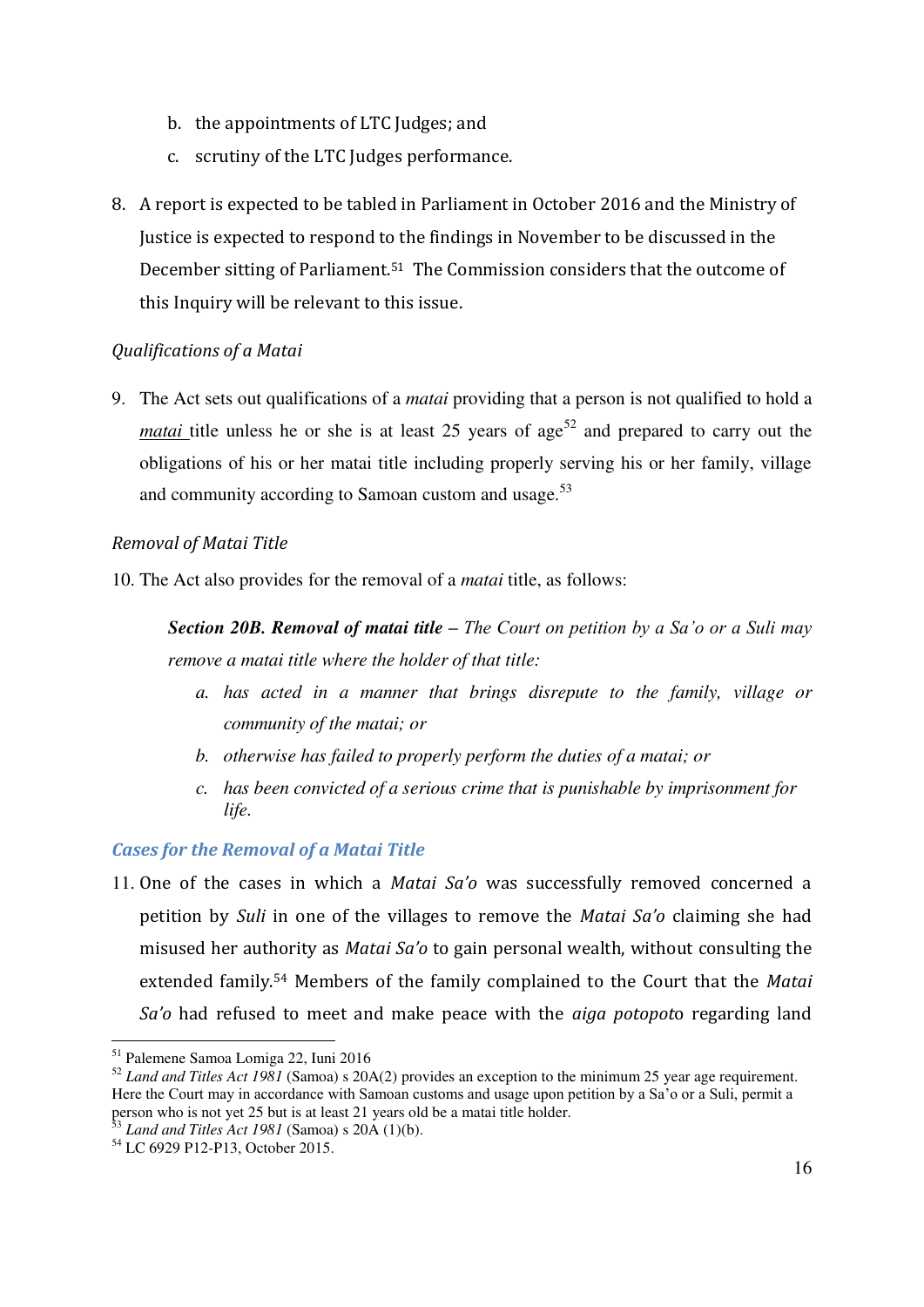matters. The *Suli* accused the *Matai Saǯo* of not fulfilling her duties as a *Matai Saǯo* to resolve family disputes.

- 12. The Court in that case stated that a *Matai Saǯo* is expected to be the *tausi mea* and peacemaker in the *faǯasamoa.* Given the failure of the *Saǯo* in this case to fully exhaust all measures to try and resolve the dispute, coupled with the lack of support from the *Suli,* which appeared to highlight distrust in her capability and capacity as the *Saǯo* of the family to make peace and resolve conflicts, the petition was successful and the *Saǯo* was removed.
- 13. On the other hand, a petition by a family in Apia to the Court to remove a *Matai Saǯo*  title from the defendant on the grounds that the defendant failed to care for the family and was not diligent in carrying out his duties as a *Matai Sa'o*, was unsuccessful. The family complained that the decisions of the *Matai Sa'o* were biased and he had misused his authority and had brought shame upon the family.<sup>55</sup>
- 14. The Court in its decision declined the petition by the family stating:

*Ǯalthough it is true that the actions and allegations laid before the Court is*  disgraceful to the family and indicates that the Sa'o has failed to carry out his *duties to the best of his ability, however, these allegations and accusations have no basis and/or foundation*.'<sup>56</sup>

- 15. Preliminary consultations indicated that there is merit in reviewing section 20B of the Act relating to the removal of a *matai* and considering whether further clarification of the role, duties and responsibilities of the *Matai Saǯo*, *matai tautua*, and *Suli* would be helpful.
- 16. It is noted by the Commission, that in many of the cases raised during preliminary consultations, the Court does not clearly provide reasons for their decisions whether or not to remove a *Matai Saǯo,* and how it has applied section 20B.

<sup>55</sup> LC 526 P28-P29, October 2015. For example, claiming the *Matai Sa'o* was having an extramarital affair.

<sup>56</sup> LC 526 P28-P29, October 2015.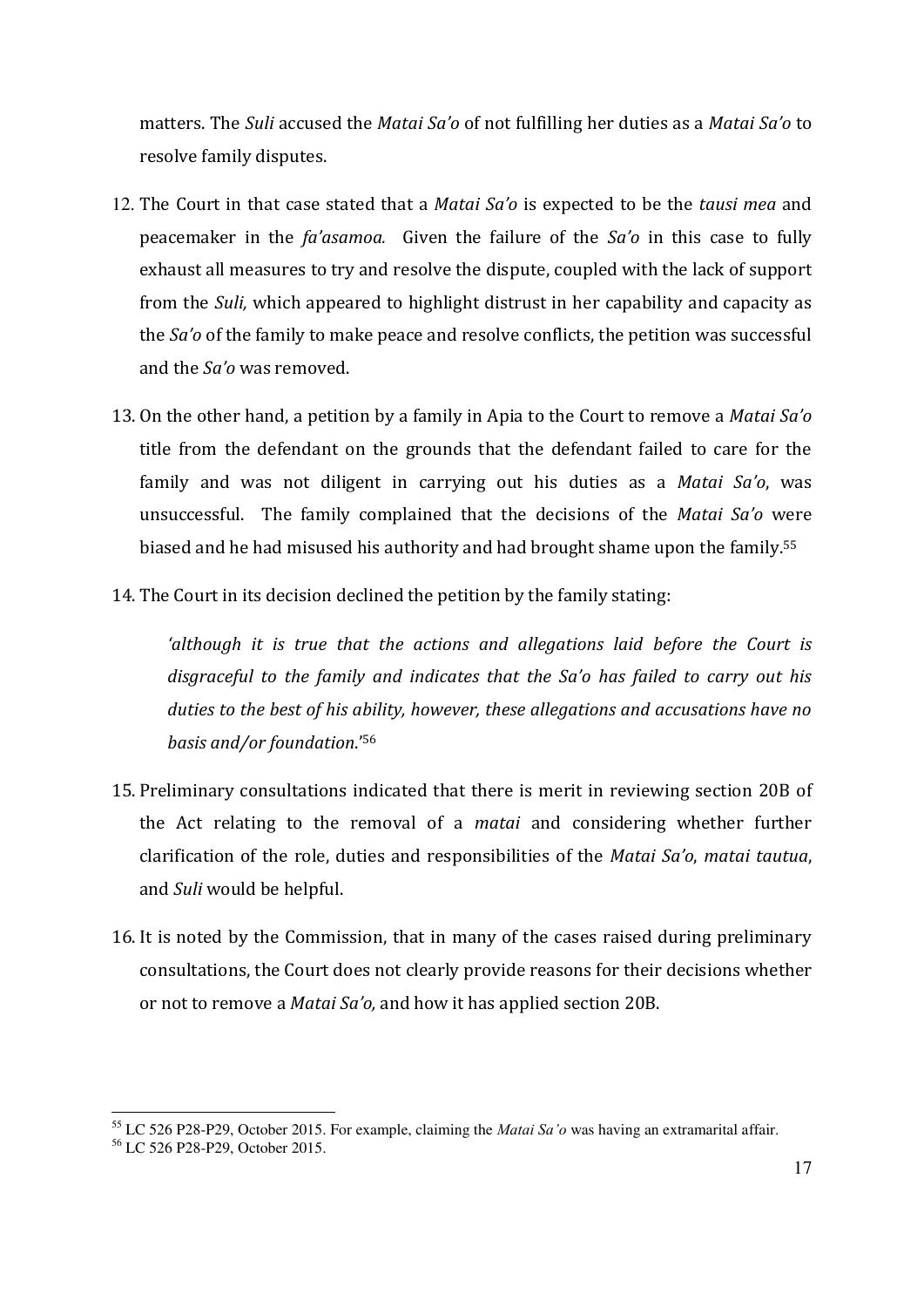# <span id="page-17-0"></span>**QUESTIONS**

# *Removal of Matai*

- 11. The current law states that the Court on petition by a *Saǯo* or *Suli* may remove a *matai title* where the holder of that title has acted in a manner that brings disrepute to the family, village or community of the *matai*, or failed to properly perform the duties of a *matai*.
	- a. What are some examples of situations where a *matai* has acted in a manner that brings shame, disrespect or disgrace to the family of the *matai*?
	- b. What are some examples where a *matai* has failed to properly perform his or her duties as a *matai*? And/or what are some additional duties of a *matai* different from those mentioned above?
- 12. Are the current grounds for removal of a *matai* under the law clear or should they be expanded? Please explain why.
- 13. Should the law specify separate or additional grounds for the removal of a *Matai Saǯo*?

# *Reconciliation*

14. The current law requires parties to make a genuine effort to resolve disputes by participating in dispute resolution such as Samoan conciliation, and that the Court may refuse to hear a matter if the parties do not undertake Samoan conciliation. How can the Court ensure a genuine effort has been made to resolve the dispute? What, if any, criteria should be met and should this be set out in legislation?

# <span id="page-17-1"></span>**PART 4: COMPARABLE JURISDICTION – AMERICAN SAMOA**

17. The custom of American Samoa<sup>57</sup> is similar to the custom of the people of Samoa, because both countries share similar histories and face similar challenges and problems. To address this issue, American Samoa has taken the step to legislate certain criterion for the qualifications of matai title and also grounds for the removal of a matai title by eligible members of the family. The provisions also provide

<sup>-</sup><sup>57</sup> American Samoa Code Annotated *§ 1.0202,* 

[http://www.asbar.org/index.php?option=com\\_content&view=article&id=9968&catid=119&Itemid=172.](http://www.asbar.org/index.php?option=com_content&view=article&id=9968&catid=119&Itemid=172)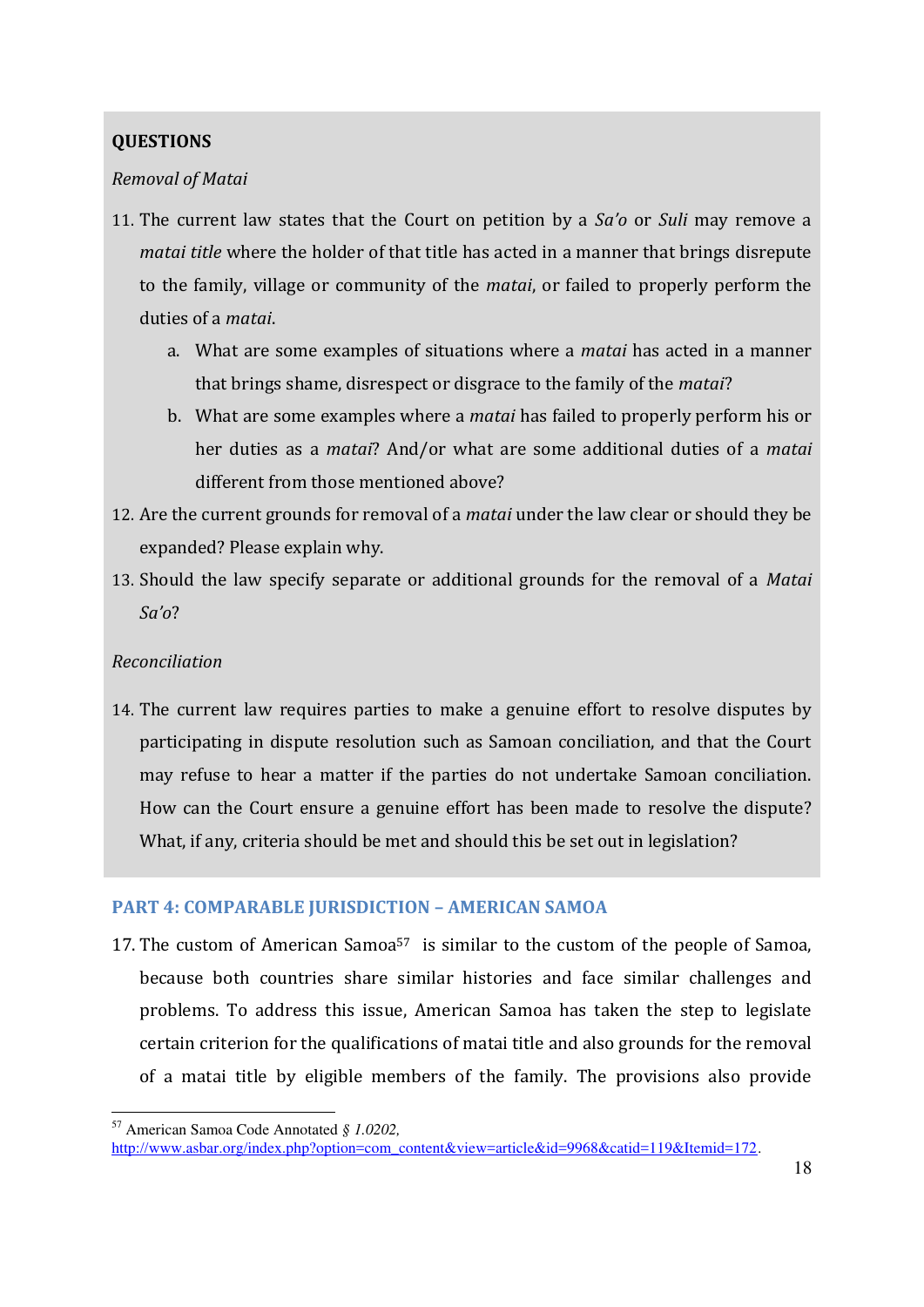requirements that may restrain the Sa'o from acting in such a manner where he or she would disregard the rights of his family members.

# <span id="page-18-0"></span>*Eligibility Criteria for a Matai Title* **Matai**

- 18. In American Samoa, a person i*s no*t permitted to choose themselves to hold a *matai* title. *Matai* titles are conveyed to a person by means of family concession and court approval. Samoan families are solely responsible and authorised to select for themselves a person to hold the *matai* title, provided that certain statutory requirements are conformed with. For example, the law in American Samoa expressly provides that a person is eligible to succeed to a *matai* title if he or she is:
	- a. of at least one-half Samoan blood;
	- b. must have been born on American soil;
	- c. attain the age of 18 years;
	- d. must have resided in American Samoa for a continuous period of not less than 10 years prior to the time he or she filed an application for a *matai* title;
	- e. must be chosen by family for the title, and must live with Samoans as a Samoan. <sup>58</sup>

# <span id="page-18-1"></span>*Roles and responsibilities of the Matai Sa'o*

- 19. Various case law in American Samoa set out responsibilities and obligations of a *Saǯo.* These include:
	- a. Manages and overlooks family's welfare and its communally owned land;<sup>59</sup>
	- b. Represents the family in village council meetings and village affairs, on behalf of the family;<sup>60</sup>
	- c. Directs and advises the family in its affairs; $61$

<sup>-</sup><sup>58</sup> American Samoa Code Annotated *§ 1.0403,*  [http://www.asbar.org/index.php?option=com\\_content&view=article&id=9976&catid=121&Itemid=172.](http://www.asbar.org/index.php?option=com_content&view=article&id=9976&catid=121&Itemid=172)

<sup>59</sup> *Kruse v Am. Samoa Gov't, 6 A.S.R.3d 318* (Land & Titles Div. 2002).

<sup>60</sup> *Seven Day Adventist Church of American Samoa v Maneafaiga 1993* (American Samoa), [http://www.asbhar.org](http://www.asbhar.org/)

<sup>61</sup> *Sagapolu v. Tanielu, 1 A.S.R. 331*, 336 (Trial Div. 1922).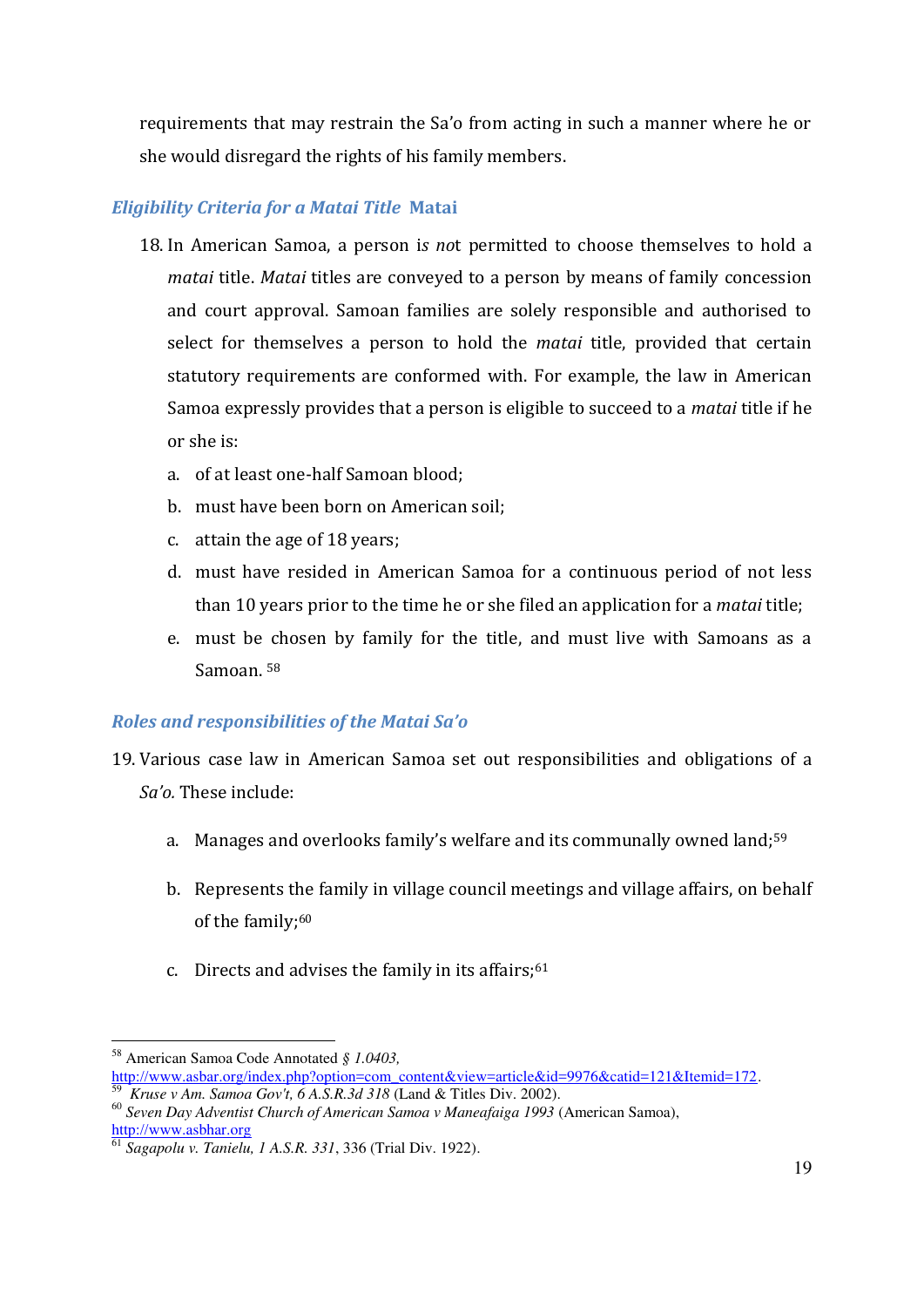- d. Ensure that family live peaceably and happily together;<sup>62</sup>
- e. Treat his or her family with kindness and should not display attitude of animosity towards his family members, or evict family members from communal lands solely on the basis that family members have failed to render service to him;63and
- f. Importantly, the *Sa'o* must conduct himself in a manner that warrants respect of his or her family,64 for this is the very obligation which places confidence and trust of family members in him or her.

# <span id="page-19-0"></span>*Removal of a Matai or a Matai Sa'o*

- 20. Historically, family members could forcibly remove a *matai* (including a *Matai Saǯo*) on their own preference and appoint another member of the family to hold the *matai* or *Matai Sa'o* title.<sup>65</sup> Nowadays, such an approach is still applied but has been modified to allow the court to remove a *matai* or *Matai Sa'o*. Family members who wish to remove a *matai* or *Matai Sa'o* title may submit a petition for removal to the High Court to take action.<sup>66</sup> Once a petition is received, the High Court may consider a petition to be premature if petitioners have failed to follow custom by attempting reconciliation with the *matai*. <sup>67</sup> Also, the Court does not consider petitions for removal of a *matai* or *Matai Sa'o* where petitioners are not members of the family.<sup>68</sup>
- 21. There are certain grounds to remove a *matai* title. Where family members wish to remove a *matai* or *Matai* Sa'o on the ground that he or she has failed to perform his or her *matai* duties or roles, the family may petition the High Court. For instance, a *matai* title may be removed by the High Court upon petition for removal by 25 blood

<sup>-</sup><sup>62</sup> *Ausega Family by Siitupe v Ausega Afasa, 1 A.S.R 581* (Trial Div. 1983).

<sup>63</sup> *Vaotuua Family by Vaotuua v Puletele, 3 A.S.R. 145* (Trial Div. 1995).

<sup>64</sup> *Seven Day Adventist Church of American Samoa v Maneafaiga 1993* (American Samoa), [http://www.asbhar.org](http://www.asbhar.org/)

<sup>65</sup> American Samoa Digest (1 A.S.R through 7 A.S.R. 3d), *Covering Opinions From Division of the High Court of American Samoa as reported in the American Samoa Reports,* 2008 ed., p. 419.

<sup>66</sup> American Samoa Code Annotated *§ 1.0411,*  [http://www.asbar.org/index.php?option=com\\_content&view=article&id=9984&catid=121&Itemid=172.](http://www.asbar.org/index.php?option=com_content&view=article&id=9984&catid=121&Itemid=172)

<sup>67</sup> American Samoa Digest (1 A.S.R through 7 A.S.R. 3d), *Covering Opinions From Division of the High Court of American Samoa as reported in the American Samoa Reports, 2008 ed., p. 420.*<br><sup>68</sup> American Samoa Reports, 2008 ed., p. 420.

<sup>68</sup> American Samoa Digest (1 A.S.R through 7 A.S.R. 3d), *Covering Opinions From Division of the High Court of American Samoa as reported in the American Samoa Reports,* 2008 ed., p. 420.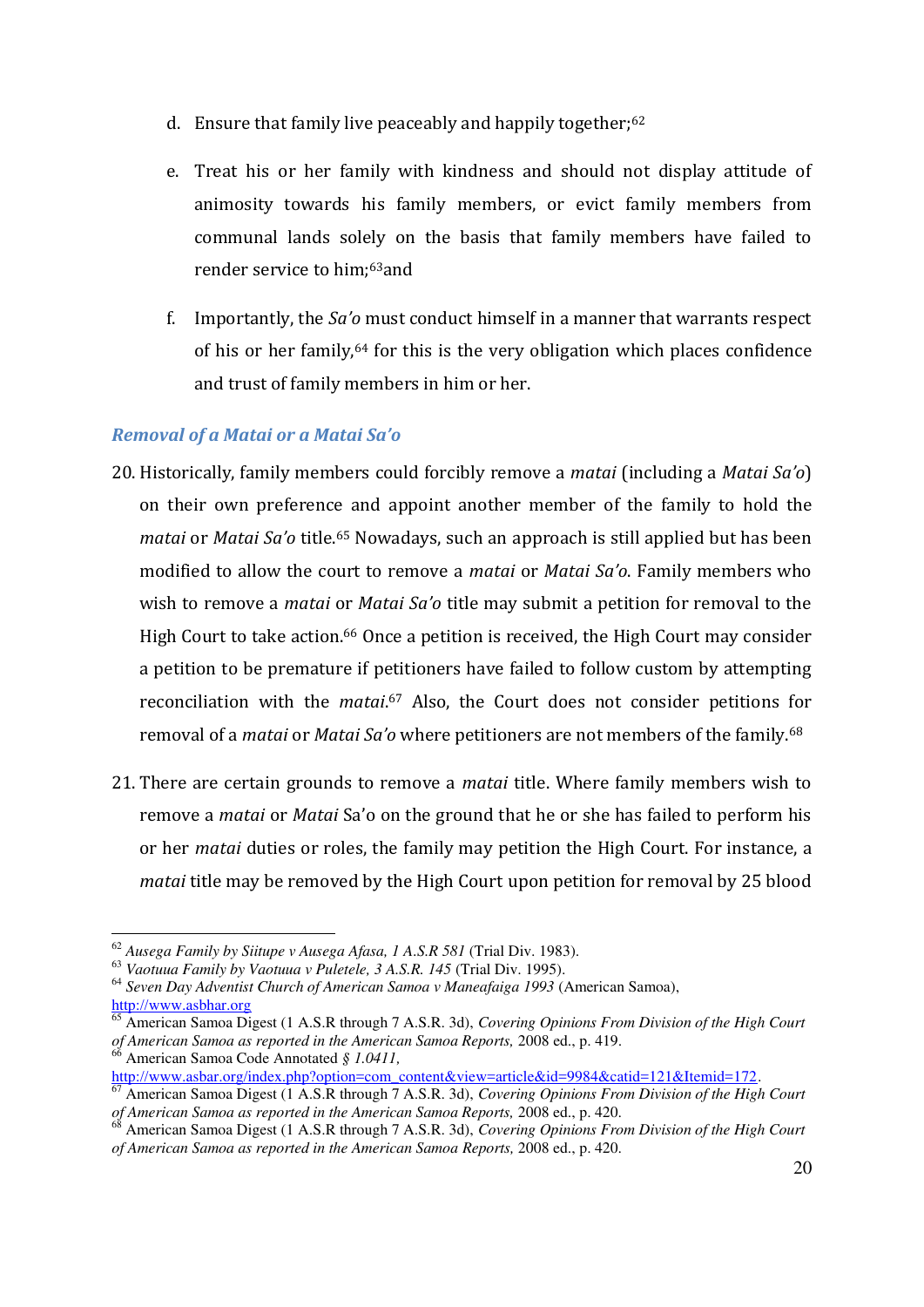members of the *matai's* family who are over the age of 18 years and currently serving the *matai* and family in accordance with the Samoan custom.69 Once the High Court is satisfied that the petitioner has complied with all procedural requirements and if the petition is not challenged, and/or there is no appearance by the *matai* or *Matai Saǯo* whom the petition is brought against, the court may remove the *matai* title and let the petitioner or family select another *matai* to hold the title.<sup>70</sup> If it is challenged the matter will be heard.

22. The High Court can also remove a *matai* title from a person upon receipt of a petition from any member of the family, on the basis that a *matai* has been absent from American Samoa for more than one year.71 If the High Court is satisfied that there is proof of such absence, and if reasonable time has being afforded for the *matai* to respond, and he or she has failed to do so, the High Court may make a decision to remove the *matai* title or *Matai Saǯo* title and allow the family to select for themselves a new person to hold the *matai* title or *Matai Sa'o* title.<sup>72</sup>

# <span id="page-20-0"></span>*Promoting the authority of the Sa'o*

23. The laws of American Samoa have express provisions to protect communally owned family lands. For example, a *Matai Sa'o* who has *pule* over communal family lands is prohibited from selling or disposing of communal family lands or part of it to any person without the prior approval of the Governor of American Samoa.73 The process which must be followed for any sale or disposal of family lands is that the Land Commission must first recommend for the sale or lease of communally owned family land to the Governor, such recommendations are to be based on such considerations as the eligibility of the communal family land to be sold or leased and

<sup>69</sup> American Samoa Code Annotated *§ 1.0411*,

[http://www.asbar.org/index.php?option=com\\_content&view=article&id=9984&catid=121&Itemid=172.](http://www.asbar.org/index.php?option=com_content&view=article&id=9984&catid=121&Itemid=172)

<sup>70</sup> American Samoa Digest (1 A.S.R through 7 A.S.R. 3d), *Covering Opinions From Division of the High Court of American Samoa as reported in the American Samoa Reports,* 2008 ed., pp. 420-421.

<sup>71</sup> American Samoa Code Annotated *§ 1.0412(a),* 

[http://www.asbar.org/index.php?option=com\\_content&view=article&id=9985&catid=121&Itemid=172.](http://www.asbar.org/index.php?option=com_content&view=article&id=9985&catid=121&Itemid=172)

<sup>72</sup> American Samoa Digest (1 A.S.R through 7 A.S.R. 3d), *Covering Opinions From Division of the High Court of American Samoa as reported in the American Samoa Reports, 2008 ed., pp. 420-421.* <sup>73</sup> American Samoa Code Annotated *§ 37.0204(a)*,

[http://www.asbar.org/index.php?option=com\\_content&view=article&id=9985&catid=121&Itemid=172.](http://www.asbar.org/index.php?option=com_content&view=article&id=9985&catid=121&Itemid=172) Note: Communal lands may be leased out for a term not exceeding 55 years, and provided that the Governors approval has been obtained.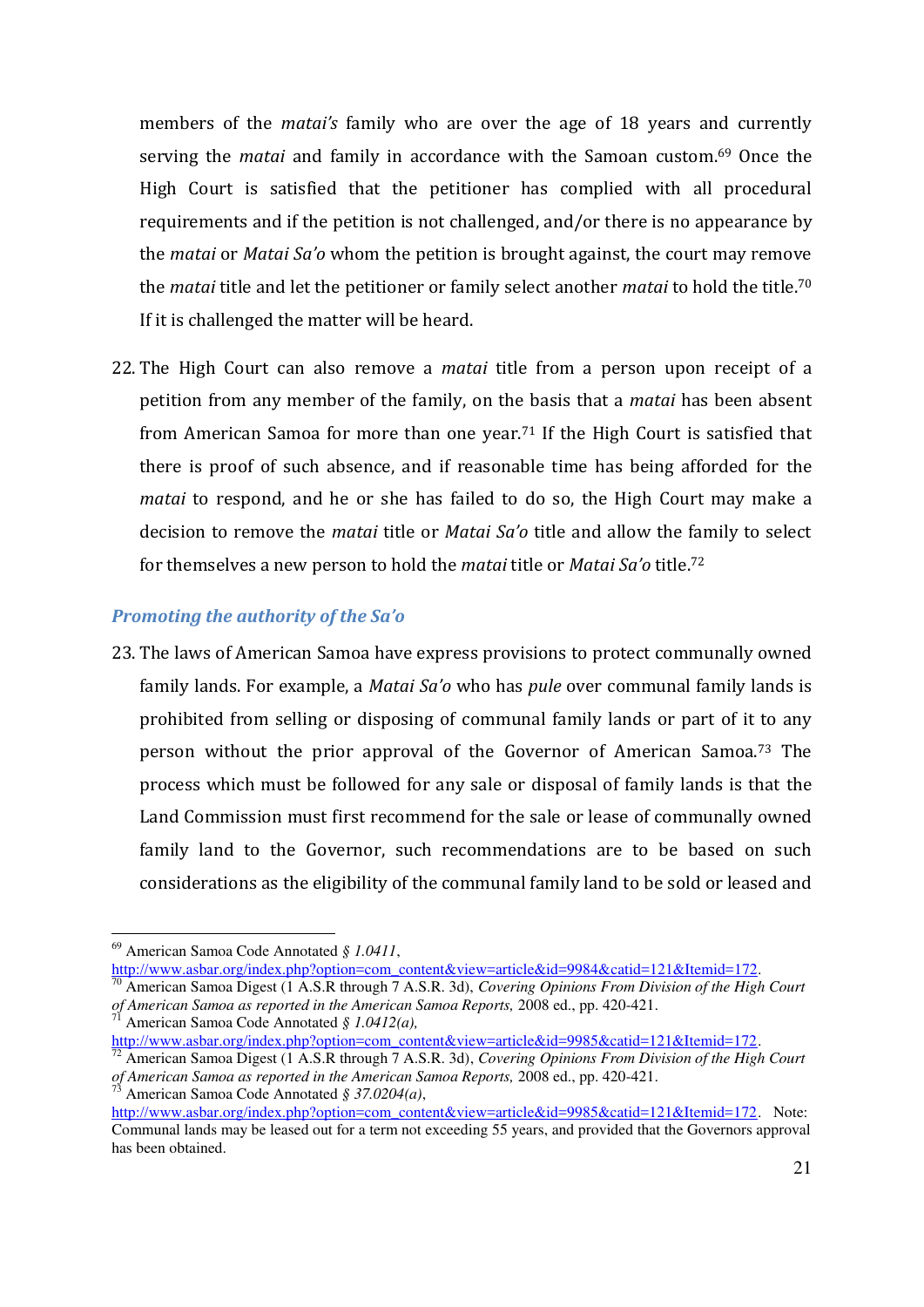considerations as to whether or not there are any present ongoing disputes in respect of the land.<sup>74</sup>

## <span id="page-21-0"></span>*Summary of American Samoa*

24. The above discussion illustrates that American Samoa and Samoa have similar histories and therefore share similar challenges in relation to custom. American Samoa has however taken legislative measures in regards to providing additional grounds for the removal of a *matai* or a *Matai Saǯo* title by the family with the High Court limited to removing a title and leaving the responsibility of appointing a new *matai* or *Matai Sa'o* to the family (unlike Samoa where the Court may appoint a new *matai* or *Matai Sa'o*), as well as having a process in place to manage any dealings with communal family lands. Overall, there are laws in place to ensure that peace and harmony is maintained in families, communities, villages and the society of American Samoa as a whole.

## <span id="page-21-1"></span>**QUESTIONS**

-

15. Should Samoa adopt a similar legislative approach (or other similar non-legislative approach) taken by American Samoa? If yes, please explain? If no, why not?

<sup>74</sup> American Samoa Digest (1 A.S.R through 7 A.S.R. 3d), *Covering Opinions From Division of the High Court of American Samoa as reported in the American Samoa Reports,* 2008 ed., p. 67.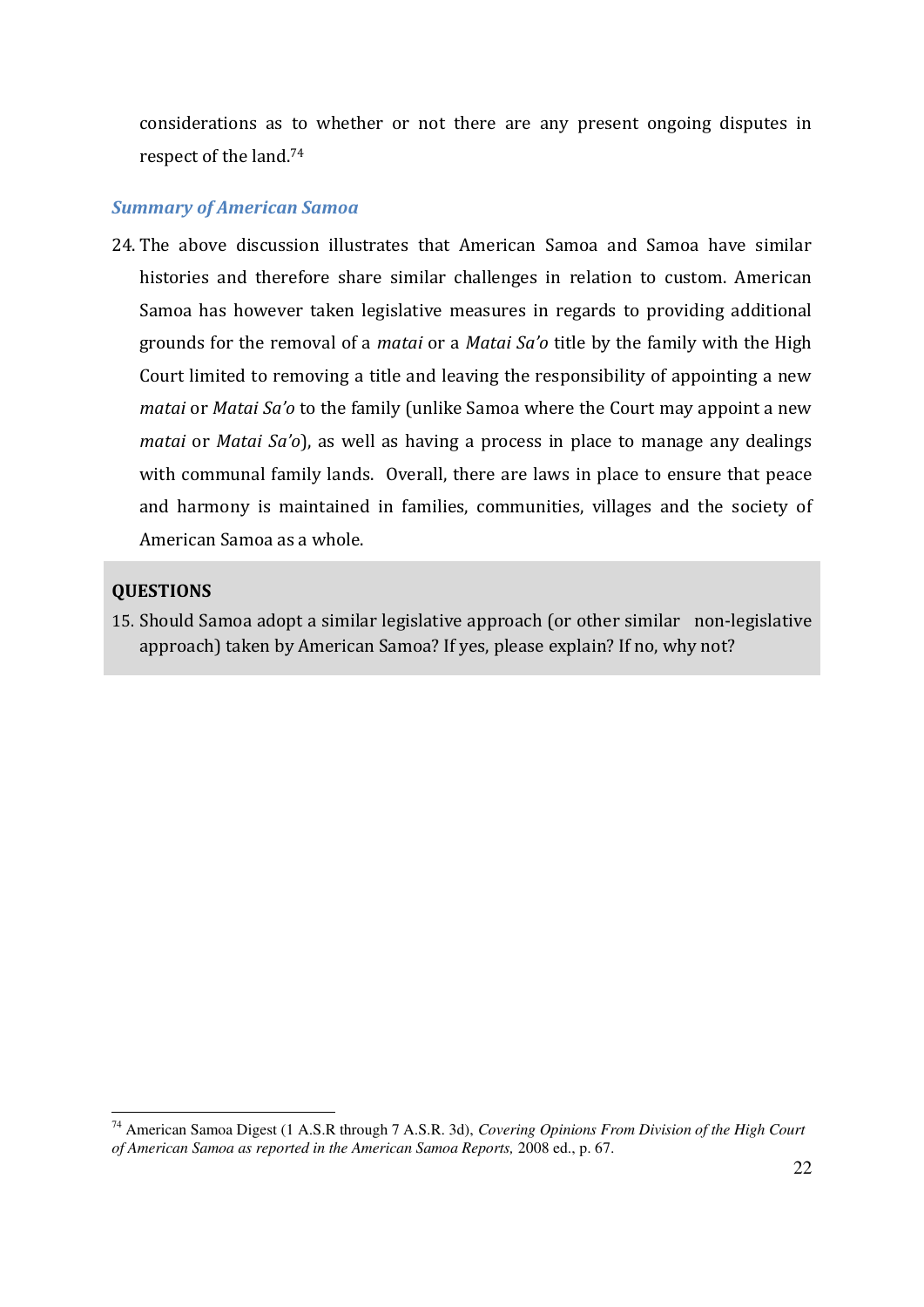# <span id="page-22-0"></span>**ANNEXURE A: QUESTIONS RAISED IN PRELIMINARY CONSULTATIONS**

- 1. *What is the primary role of a Sa'o in the fa'asamoa?*
- 2. *To what extent has the Court decided on cases relating to the abuse of power by a Saǯo? What are some examples?*
- 3. *What are some examples of cases where the Court has decided that the Saǯo:*
	- *a. Has acted in a manner that brings disrepute to the family, village or community of the Saǯo; or*
	- *b.* Otherwise has failed to properly perform the duties of a Sa'o;
- 4. *In cases where a Saǯo has been removed, what have been the grounds relied upon by the Court for such removal?*
- 5. *What other measures (legislative/non-legislative) would you suggest for us to address issue (a) raised above?*
- 6. *What are other issues you think the Commission should consider under this review?*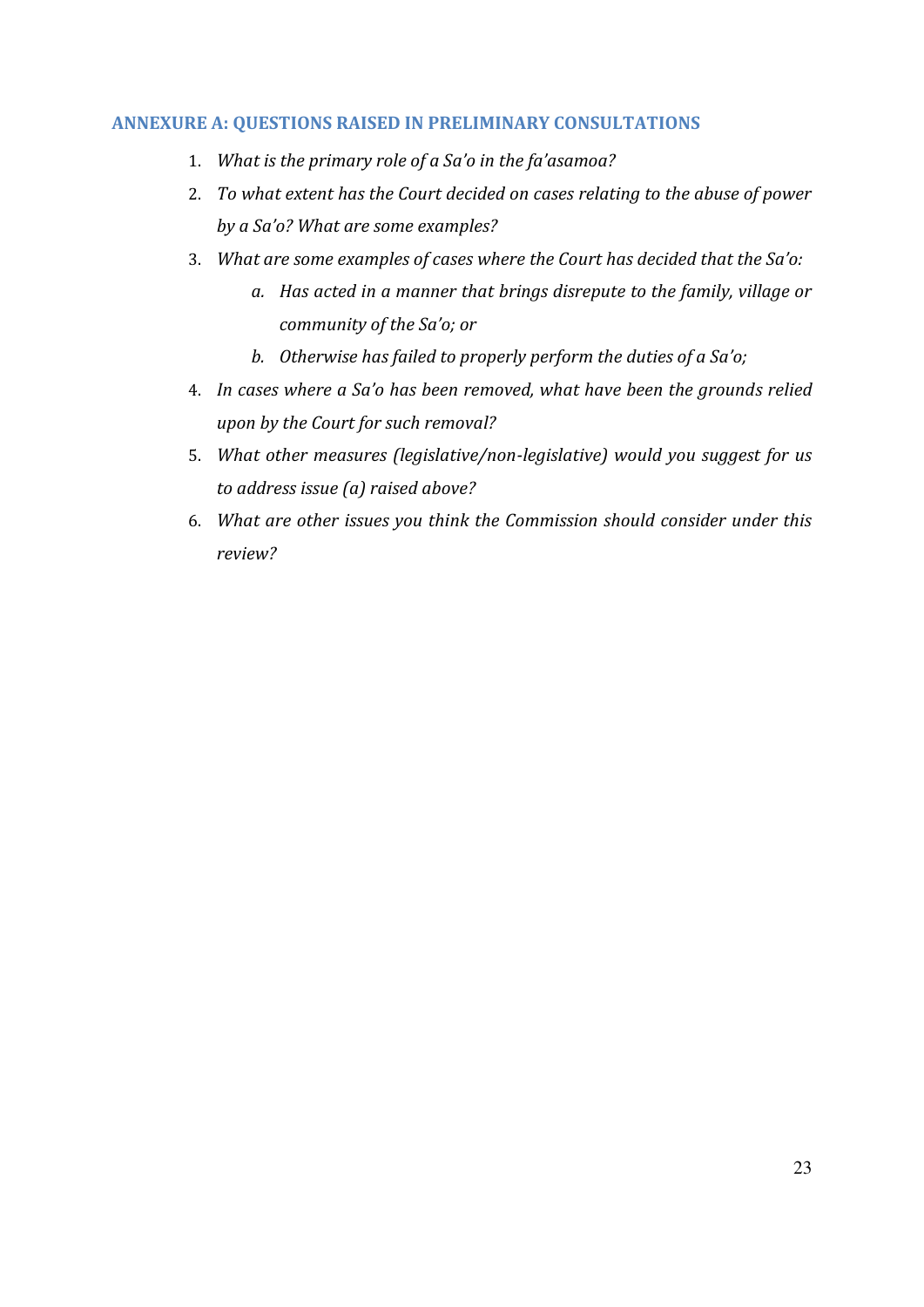## <span id="page-23-0"></span>**ANNEXURE B: LIST OF QUESTIONS FOR PUBLIC CONSULTATIONS**

- 1. Are there any further duties and responsibilities of a *Matai Sa'o* in the *fa'asamoa* that have not been captured above? (noting that families differ) Which if any, duties and responsibilities should expressly be set out in law?
- 2. When there is more than one *Sa'o* in a family, how can consensus be achieved? Should the Sa'o with the longest tenure make the final decision? Should there only be one Sa'o appointed? How can disputes amongst multiple *Matai Sa'o* be minimised? Should these be set out in legislation?
- 3. Where more than one person is bestowed with the same *matai title* (for example when 50+ get bestowed a title), how does this contribute to disputes within families? What, if any, areas should be considered for legislation to minimise to disputes?
- 4. What are the main disputes between *Matai Saǯo* and *Suli* and how can these be resolved?
- 5. In what situations should the *aiga potopoto* replace/remove a *Matai Sa'o*? What are some examples where a *Matai Sa'o* has not acted in the best interest of the family?
- 6. In the faasamoa does the Village *Fono* have the authority to intervene in the removal of a *Saǯo* or disqualify a person as a *matai Saǯo* of an *aiga*? If yes, would the creation of bylaws (for example, relating to the appointment or functions of a *Sa'o*) specific to each village help reduce the abuse of power of a *Matai Sa'o*?
- 7. Are there any further important aspects of a *matai tautua* in the *faǯasamoa* that have not been captured above? In what circumstances can a *matai tautua* be appointed as a *Matai Saǯo*?
- 8. Who should participate in the selection and appointment of a *Matai Sa'o*? Should there be criteria for persons who can participate in the selection and if so what? Should these criteria be legislated?
- 9. What key criteria should a *Matai Saǯo* meet in order to be considered for the position of *Matai Saǯo* in the family? Should some or all criteria be legislated?
- 10. What are the duties and obligations of a *suli* and which if any duties should expressly be set out in law?
- 11. The current law states that the Court on petition by a *Saǯo* or *Suli* may remove a